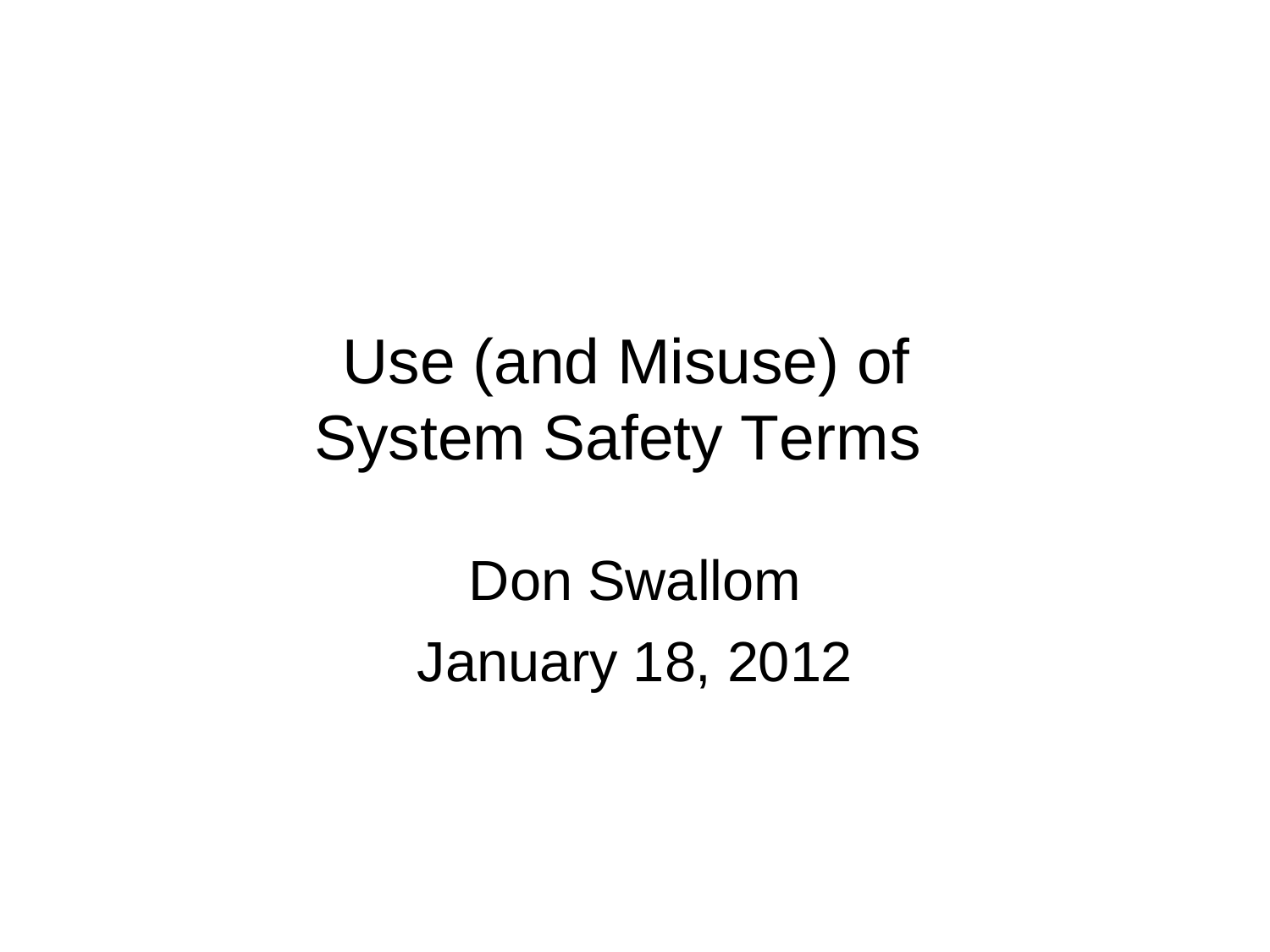### **NASA SAFETY TRAINING CENTER**



**The TROUBLE with SYSTEM SAFETY** 

**P.L. Clemens September 2001** 

**http://www.fault-tree.net/papers/clemens-master-quack.pdf**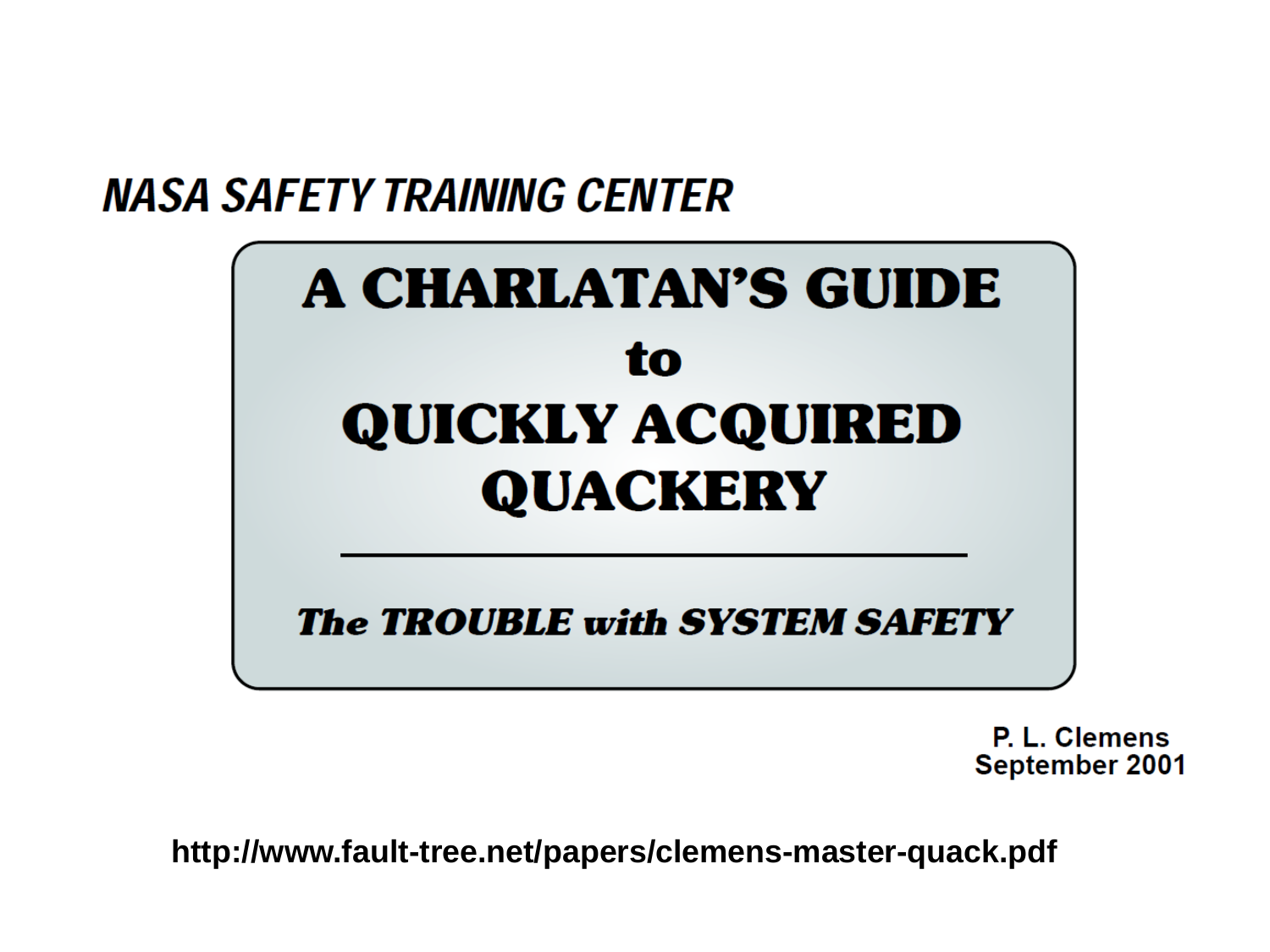### **FOLLOW THE STANDARDS AND THEIR DEFINITIONS...**

- No single set of universally recognized definitions. (The technical societies haven't succeeded at it - not quite yet.)
	- Exquisite variety among contemporary authors. (Each source picks its very own favorites because each is unequivocally correct.)
		- Logic inconsistencies abound in venerated standards. (Flawed definitions lead to bizarre syllogisms.)

### But, the Definitions often Lack Logic!  $\Box$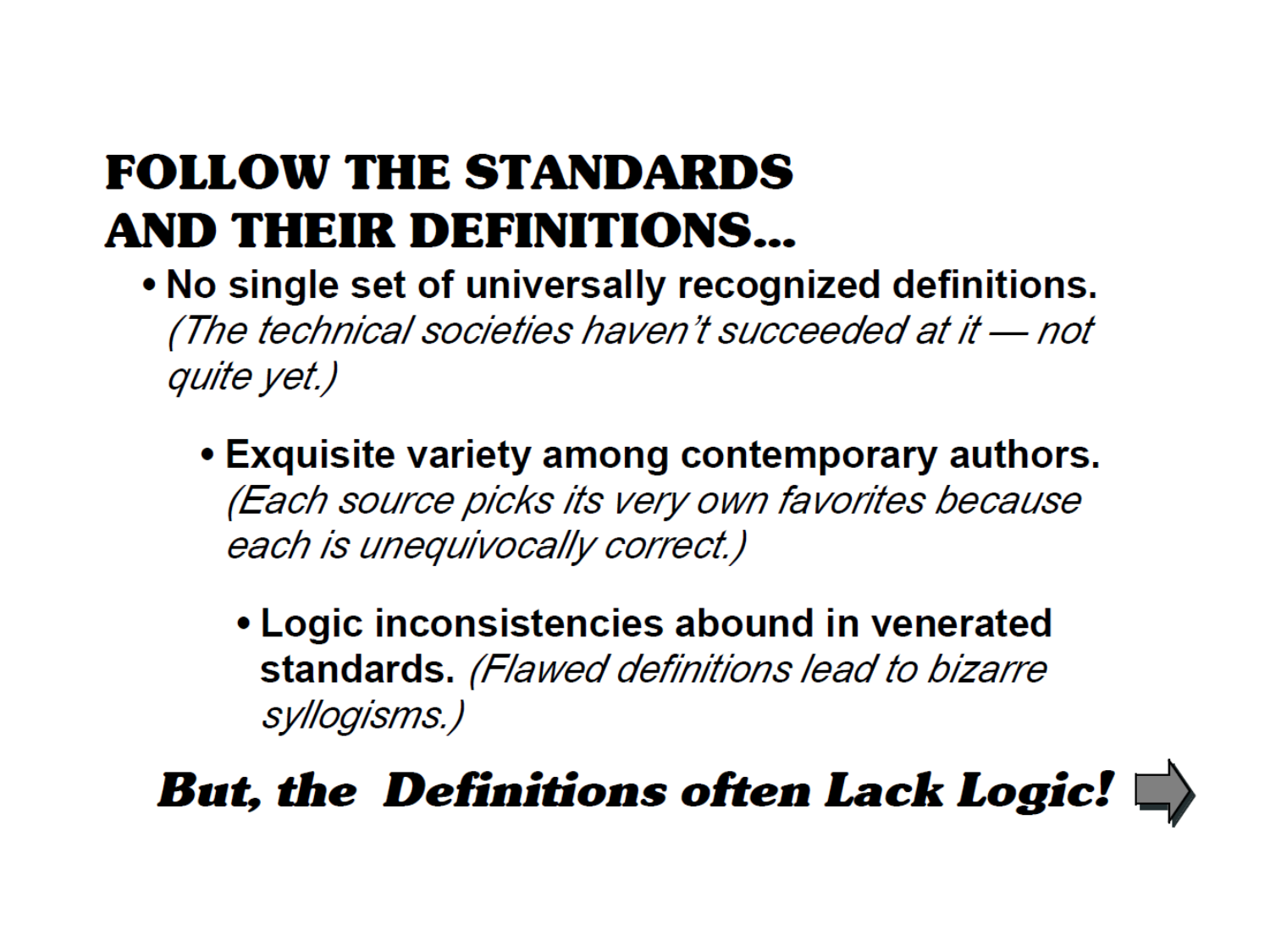## MIL-STD-882D

| <b>Description</b>  | <b>Category</b>     | <b>Environmental, Safety, and Health Result Criteria</b>                                                                                                                                                                                                                         |
|---------------------|---------------------|----------------------------------------------------------------------------------------------------------------------------------------------------------------------------------------------------------------------------------------------------------------------------------|
| <b>Catastrophic</b> |                     | Could result in death, permanent total disability, loss<br>exceeding \$1M, or irreversible severe environmental<br>damage that violates law or regulation                                                                                                                        |
| <b>Critical</b>     | $\mathbf \mathbf I$ | Could result in permanent partial disability, injuries or<br>occupational illness that may result in hospitalization of at<br>least three personnel, loss exceeding \$200K but less than<br>\$1M, or reversible environmental damage causing a<br>violation of law or regulation |
| <b>Marginal</b>     | Ш                   | Could result in injury or occupational illness resulting in<br>one or more lost work days(s), loss exceeding \$10K but<br>less than \$200K, or mitigatible environmental damage<br>without violation of law or regulation where restoration<br>activities can be accomplished    |
| <b>Negligible</b>   | IV                  | Could result in injury or illness not resulting in a lost work<br>day, loss exceeding \$2K but less than \$10K, or minimal<br>environmental damage not violating law or regulation                                                                                               |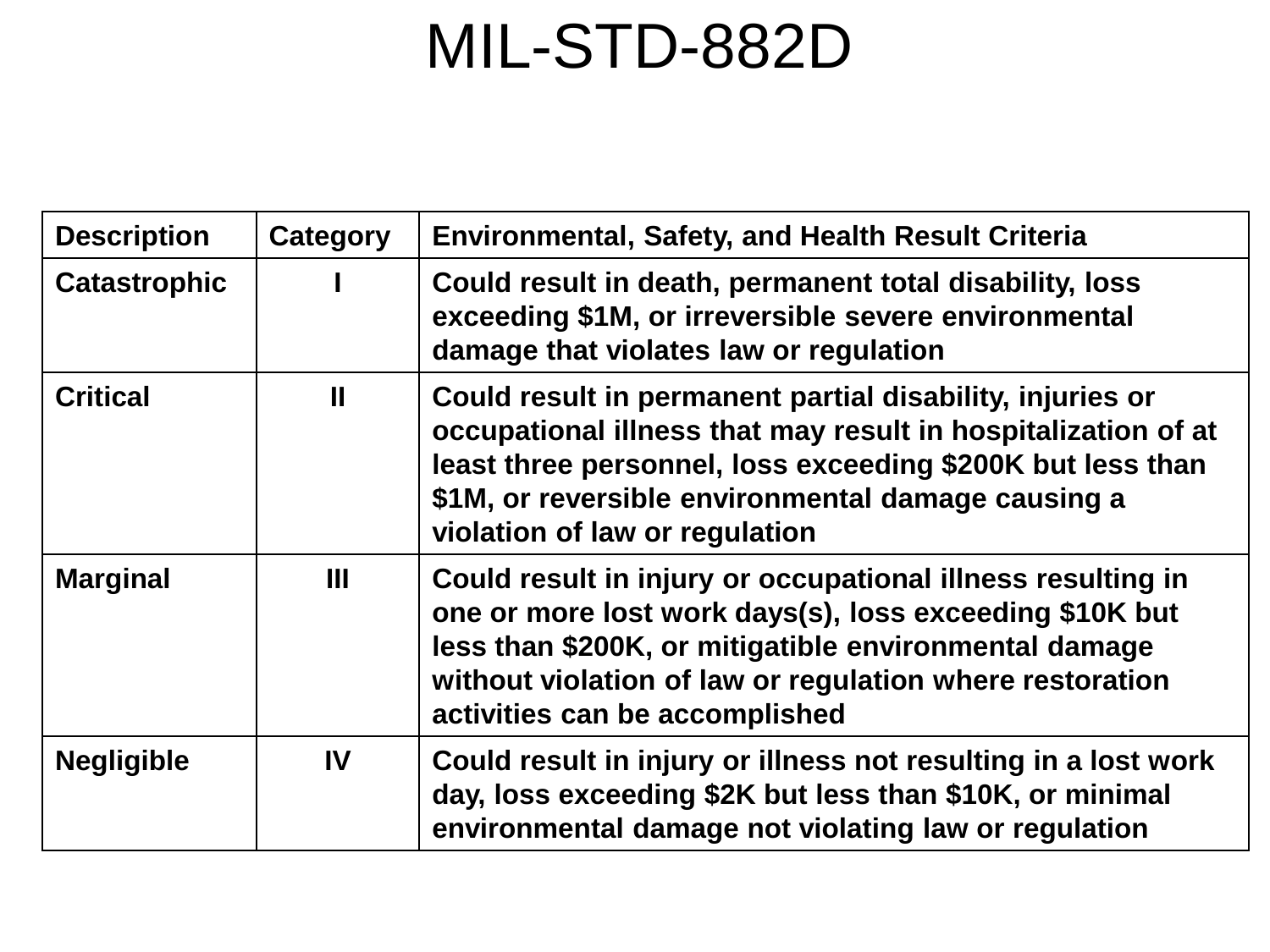# Nimitz Class Aircraft Carrier \$4.5 Billion 5,680 Personnel

πŢ

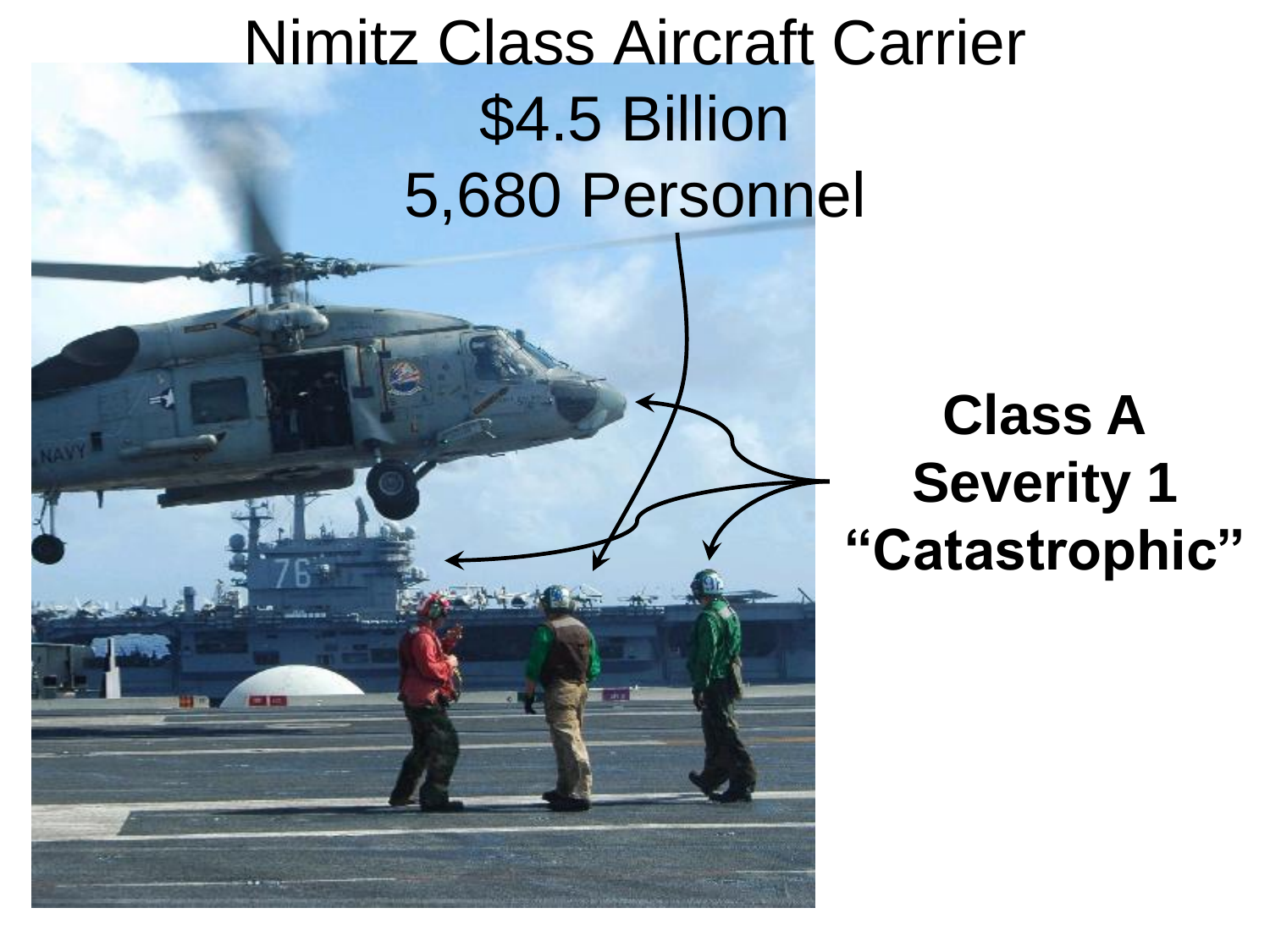## Severity category numbered to increase with severity

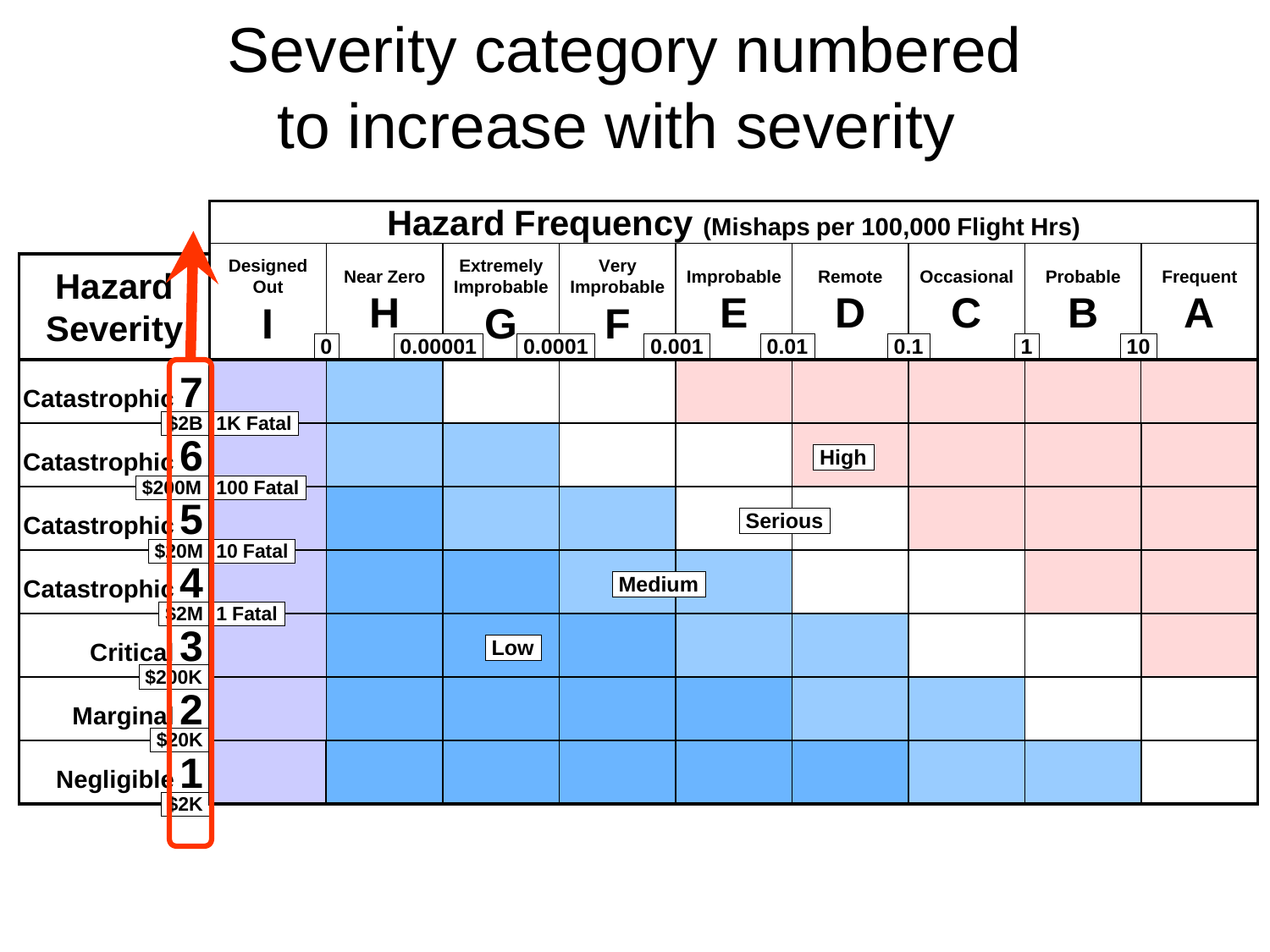# **Mercalli Intensity Scale**

| $\overline{\mathbf{L}}$    | Instrumental         | Generally not felt by people unless in favorable conditions.                                         |
|----------------------------|----------------------|------------------------------------------------------------------------------------------------------|
| $\overline{\mathbb{L}}$    | Weak                 | Felt only by a few people at best, especially on the upper floors of buildings. Delicately           |
|                            |                      | suspended objects may swing.                                                                         |
| III.                       | Slight               | Felt quite noticeably by people indoors, especially on the upper floors of buildings. Many do not    |
|                            |                      | recognize it as an earthquake. Standing motor cars may rock slightly. Vibration similar to the       |
|                            |                      | passing of a truck. Duration estimated.                                                              |
| IV.                        | Moderate             | Felt indoors by many people, outdoors by few people during the day. At night, some awaken.           |
|                            |                      | Dishes, windows, doors disturbed; walls make cracking sound. Sensation like heavy truck              |
|                            |                      | striking building. Standing motor cars rock noticeably. Dishes and windows rattle alarmingly.        |
| $\overline{V}$ .           | <b>Rather Strong</b> | Felt inside by most, may not be felt by some outside in non-favorable conditions. Dishes and         |
|                            |                      | windows may break and large bells will ring. Vibrations like large train passing close to house.     |
| VI.                        | Strong               | Felt by all; many frightened and run outdoors, walk unsteadily. Windows, dishes, glassware           |
|                            |                      | broken; books fall off shelves; some heavy furniture moved or overturned; a few instances of         |
|                            |                      | fallen plaster. Damage slight.                                                                       |
| VII.                       | Very Strong          | Difficult to stand; furniture broken; damage negligible in building of good design and construction; |
|                            |                      | slight to moderate in well-built ordinary structures; considerable damage in poorly built or badly   |
|                            |                      | designed structures; some chimneys broken. Noticed by people driving motor cars.                     |
| VIII.                      | <b>Destructive</b>   | Damage slight in specially designed structures; considerable in ordinary substantial buildings       |
|                            |                      | with partial collapse. Damage great in poorly built structures. Fall of chimneys, factory stacks,    |
|                            |                      | columns, monuments, walls. Heavy furniture moved.                                                    |
| $\overline{\mathsf{IX}}$ . | Violent              | General panic; damage considerable in specially designed structures, well designed frame             |
|                            |                      | structures thrown out of plumb. Damage great in substantial buildings, with partial collapse.        |
|                            |                      | Buildings shifted off foundations.                                                                   |
| X.                         | Intense              | Some well built wooden structures destroyed; most masonry and frame structures destroyed with        |
|                            |                      | foundation. Rails bent.                                                                              |
| XI.                        | <b>Extreme</b>       | Few, if any masonry structures remain standing. Bridges destroyed. Rails bent greatly.               |
| XII.                       | Cataclysmic          | Total destruction - Everything is destroyed. Lines of sight and level distorted. Objects thrown into |
|                            |                      | the air. The ground moves in waves or ripples. Large amounts of rock move position. Landscape        |
|                            |                      | altered, or levelled by several meters. In some cases, even the routes of rivers are changed.        |
|                            |                      |                                                                                                      |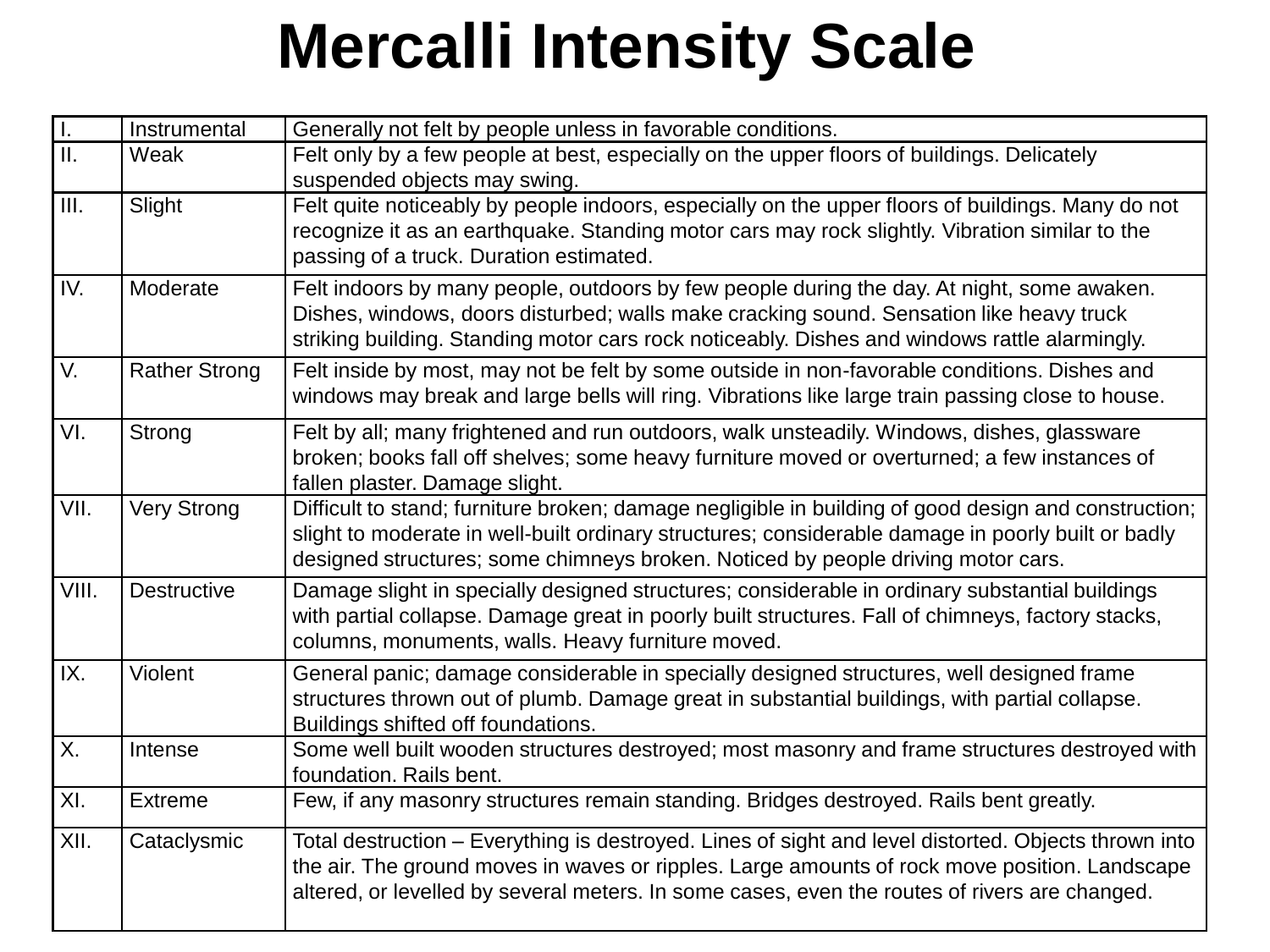# Moment Magnitude Scale

$$
M_{\rm w} = \frac{2}{3} \log_{10} M_0 - 10.7
$$

Formerly Richter Magnitude Scale

| <b>Magnitude</b> | <b>Earthquake Effects</b>                                                                                                            | <b>Frequency of</b><br><b>Occurrence</b> |  |
|------------------|--------------------------------------------------------------------------------------------------------------------------------------|------------------------------------------|--|
| Less than 2.0    | Microearthquakes, not felt                                                                                                           | About 8,000 per day                      |  |
| $2.0 - 2.9$      | Generally not felt, but recorded                                                                                                     | About 1,000 per day                      |  |
| $3.0 - 3.9$      | Often felt, but rarely causes damage                                                                                                 | 49,000 per year (est.)                   |  |
| $4.0 - 4.9$      | Noticeable shaking of indoor items, rattling<br>noises. Significant damage unlikely                                                  | 6,200 per year (est.)                    |  |
| $5.0 - 5.9$      | Can cause major damage to poorly<br>constructed buildings over small regions. At<br>most slight damage to well-designed<br>buildings | 800 per year                             |  |
| $6.0 - 6.9$      | Can be destructive in areas up to about 100<br>miles across in populated areas                                                       | 120 per year                             |  |
| $7.0 - 7.9$      | Can cause serious damage over larger areas                                                                                           | 18 per year                              |  |
| $8.0 - 8.9$      | Can cause serious damage in areas several<br>hundred miles across                                                                    | 1 per year                               |  |
| 9.0 or greater   | Devastating in areas several thousand miles<br>across                                                                                | 1 per 20 years                           |  |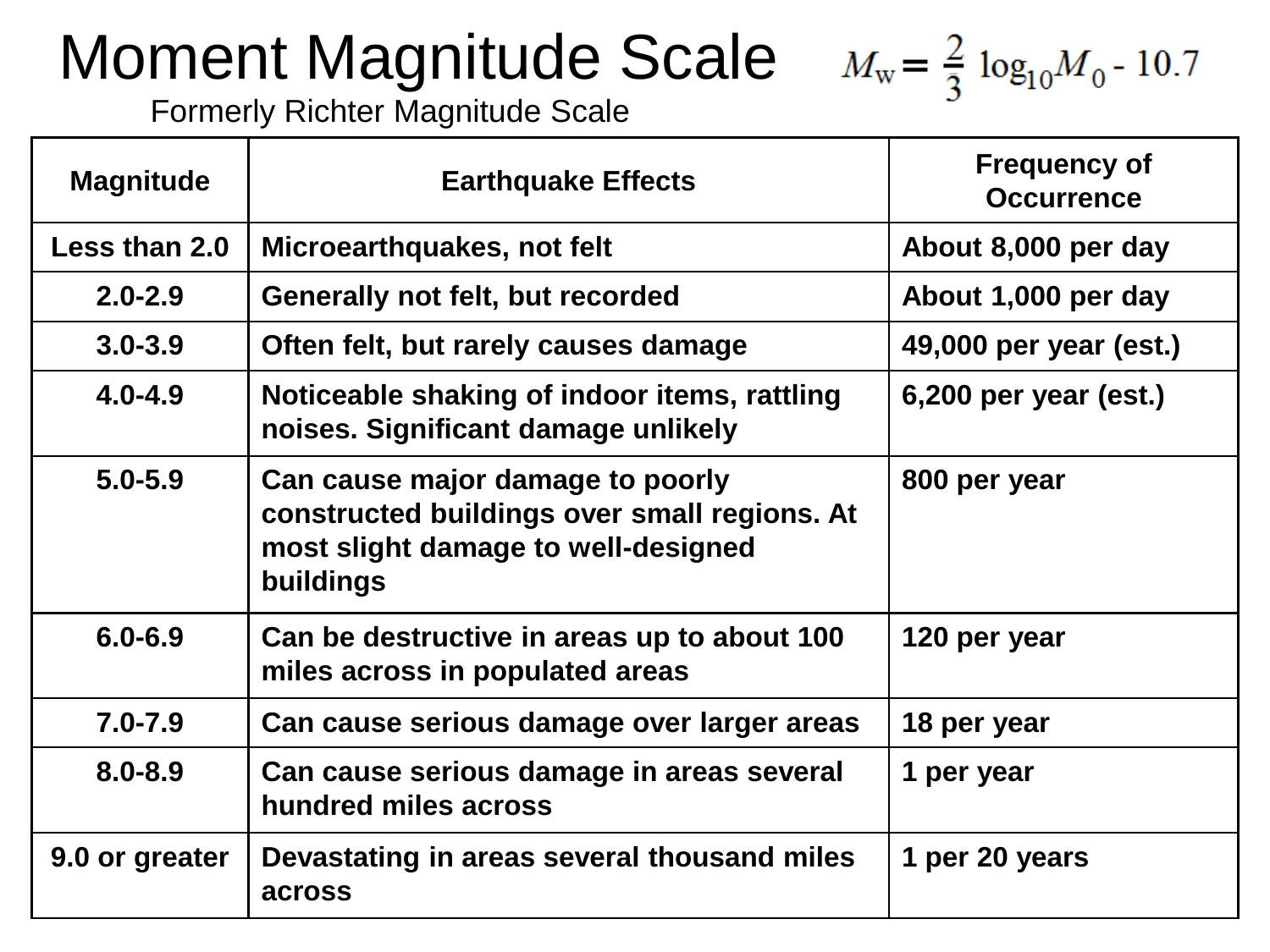# Labels

- "Catastrophic"
- "Critical"
- "Marginal"
- "Negligible"
- Needed?
- Diversity of meaning from person to person

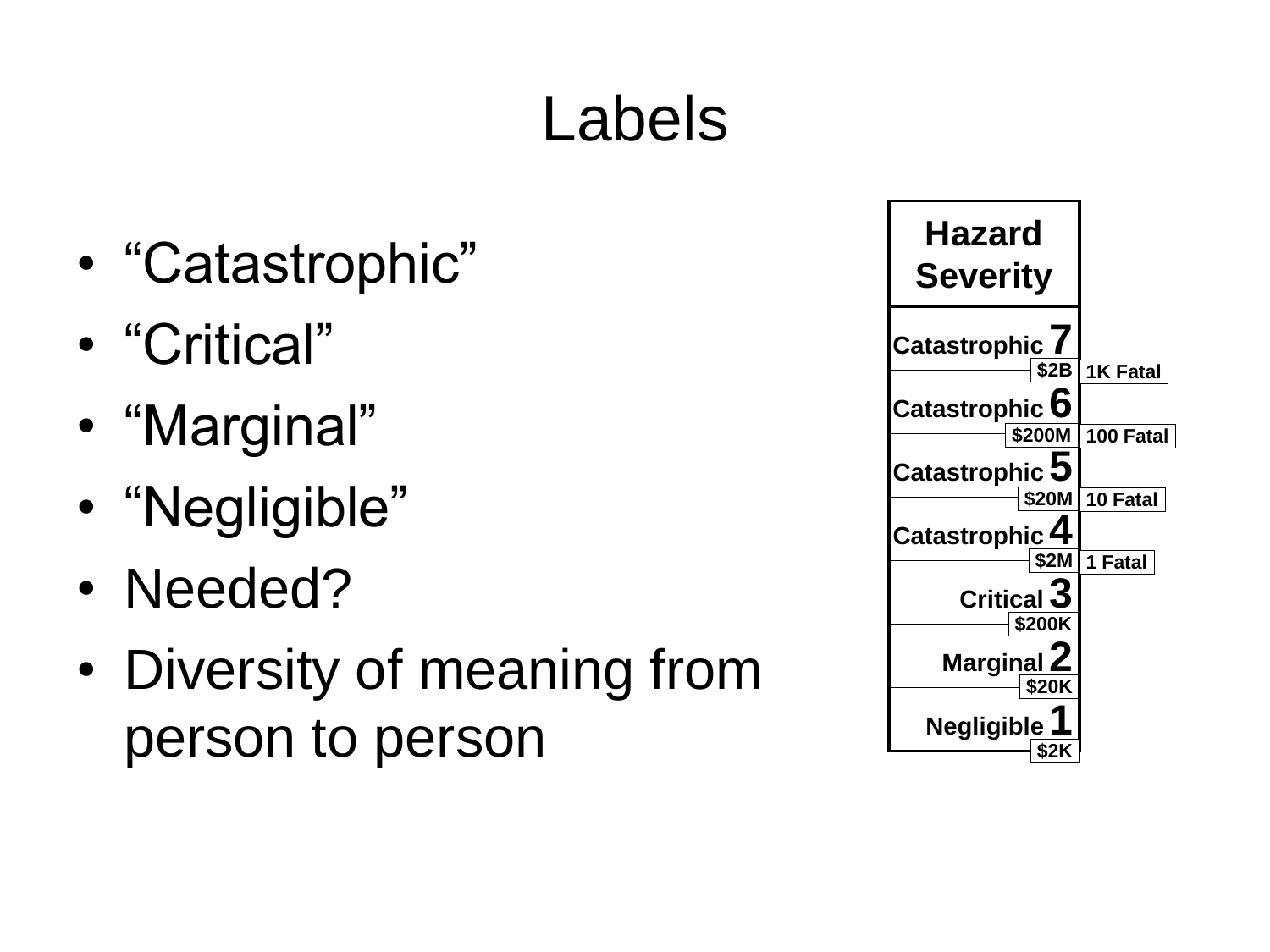# Labels

- "Severity Category 4"
- "Category 4"
- "Severity 4"
- No denotative baggage

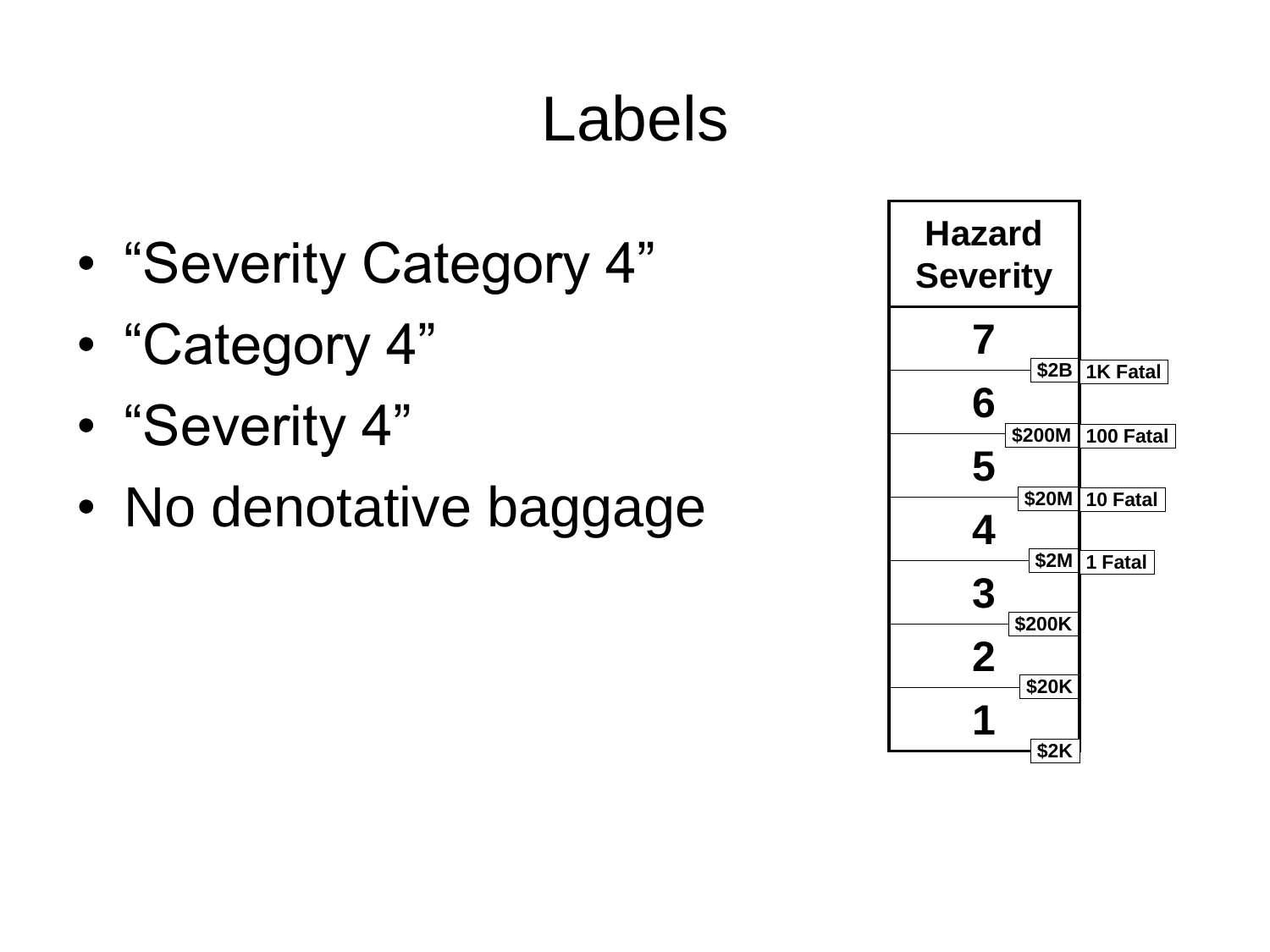# Frequency (Probability)

| Hazard Frequency (Mishaps per 100,000 Flight Hrs) |   |                  |                                |        |                           |       |            |      |        |     |            |          |    |                 |
|---------------------------------------------------|---|------------------|--------------------------------|--------|---------------------------|-------|------------|------|--------|-----|------------|----------|----|-----------------|
| <b>Designed</b><br>Out                            |   | <b>Near Zero</b> | <b>Extremely</b><br>Improbable |        | <b>Very</b><br>Improbable |       | Improbable |      | Remote |     | Occasional | Probable |    | <b>Frequent</b> |
|                                                   | 0 | 0.00001          |                                | 0.0001 |                           | 0.001 |            | 0.01 |        | 0.1 |            |          | 10 |                 |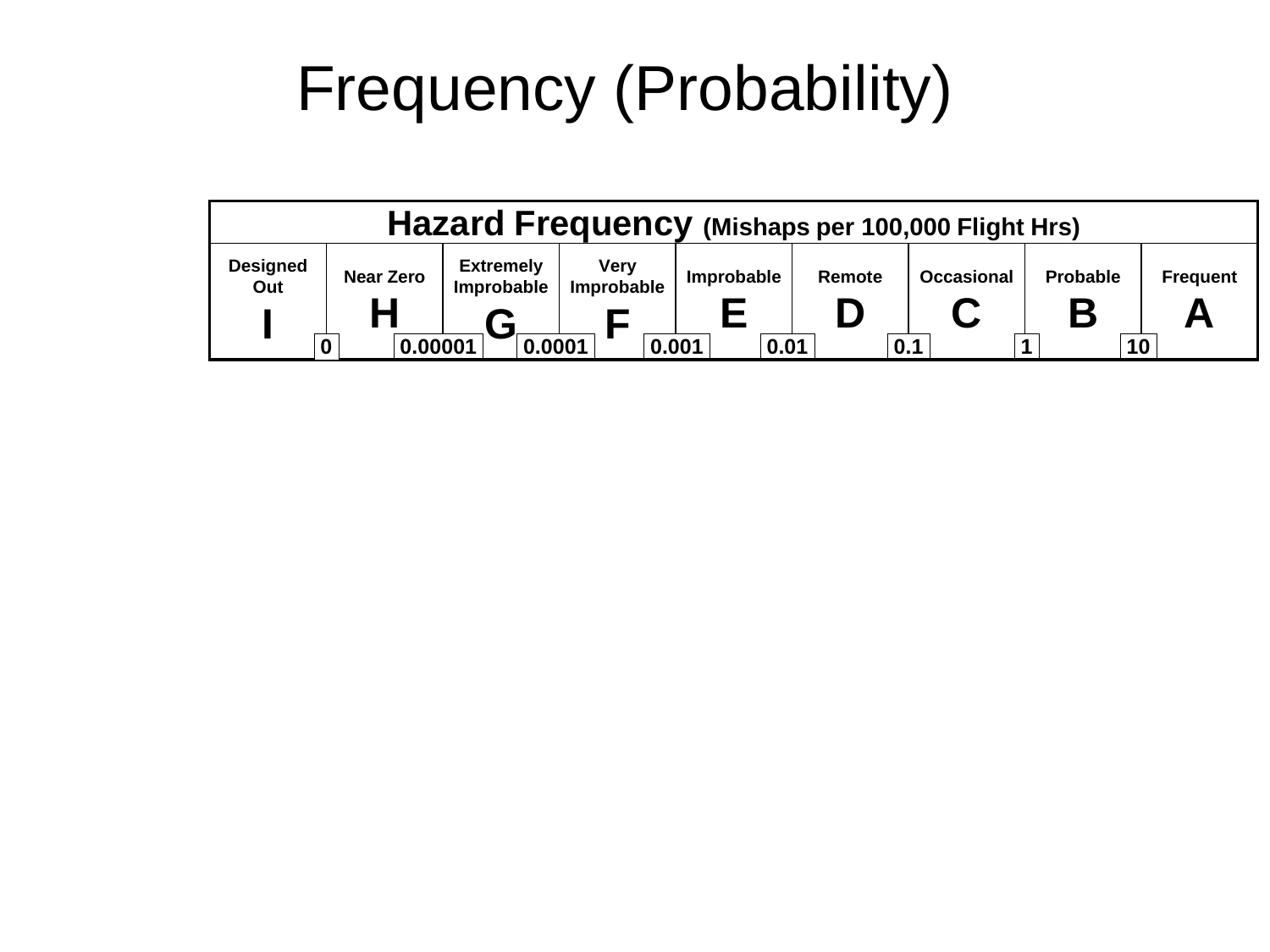# Frequency (Probability)

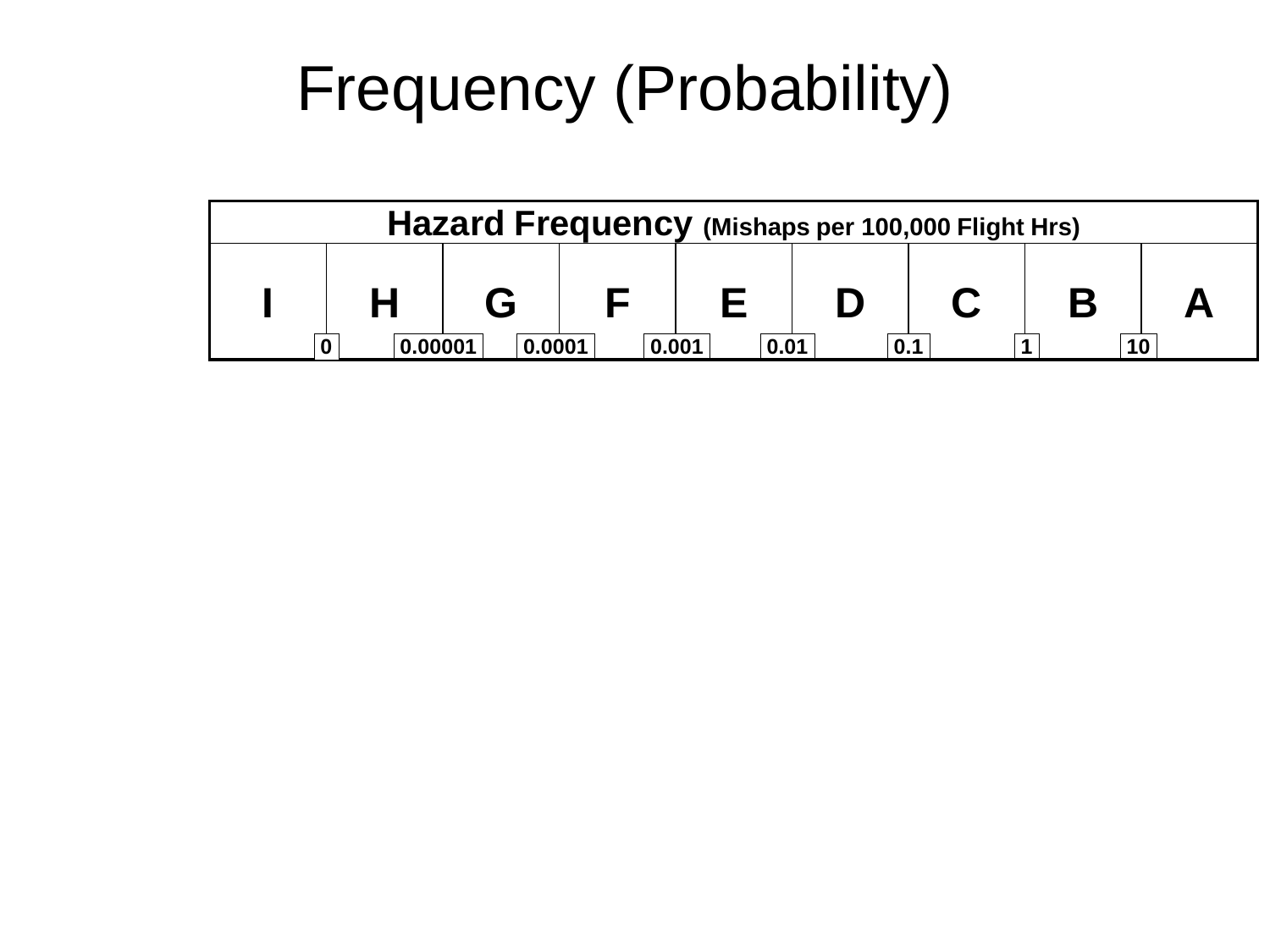### **"Hazard"**

| Potential for harm                                                        | ANSI/GEIA-STD-0010-2009                |  |  |  |
|---------------------------------------------------------------------------|----------------------------------------|--|--|--|
| (the threat of harm)                                                      | <b>FAA System Safety Handbook</b>      |  |  |  |
| A condition that is prerequisite to a                                     | ANSI/GEIA-STD-0010-2009                |  |  |  |
| mishap                                                                    | <b>Joint Software Systems Safety</b>   |  |  |  |
|                                                                           | <b>Engineering Handbook</b>            |  |  |  |
|                                                                           | MIL-STD-882B, MIL-STD-882C             |  |  |  |
|                                                                           | <b>NASA Reference Publication 1358</b> |  |  |  |
|                                                                           | <b>FAA System Safety Handbook</b>      |  |  |  |
| Any actual or potential condition that                                    | MIL-STD-882D                           |  |  |  |
| can cause injury, illness, or death of                                    | Draft MIL-STD-882E                     |  |  |  |
| personnel or damage to or loss of                                         | AR 385-10                              |  |  |  |
| equipment, property or mission<br>degradation, or a condition or activity | DA Pam 385-16                          |  |  |  |
| with potential to cause damage, loss, or                                  | OPNAVINST 5100.24B                     |  |  |  |
| mission degradation                                                       | <b>AOP-52</b>                          |  |  |  |
|                                                                           | Air Force System Safety Handbook       |  |  |  |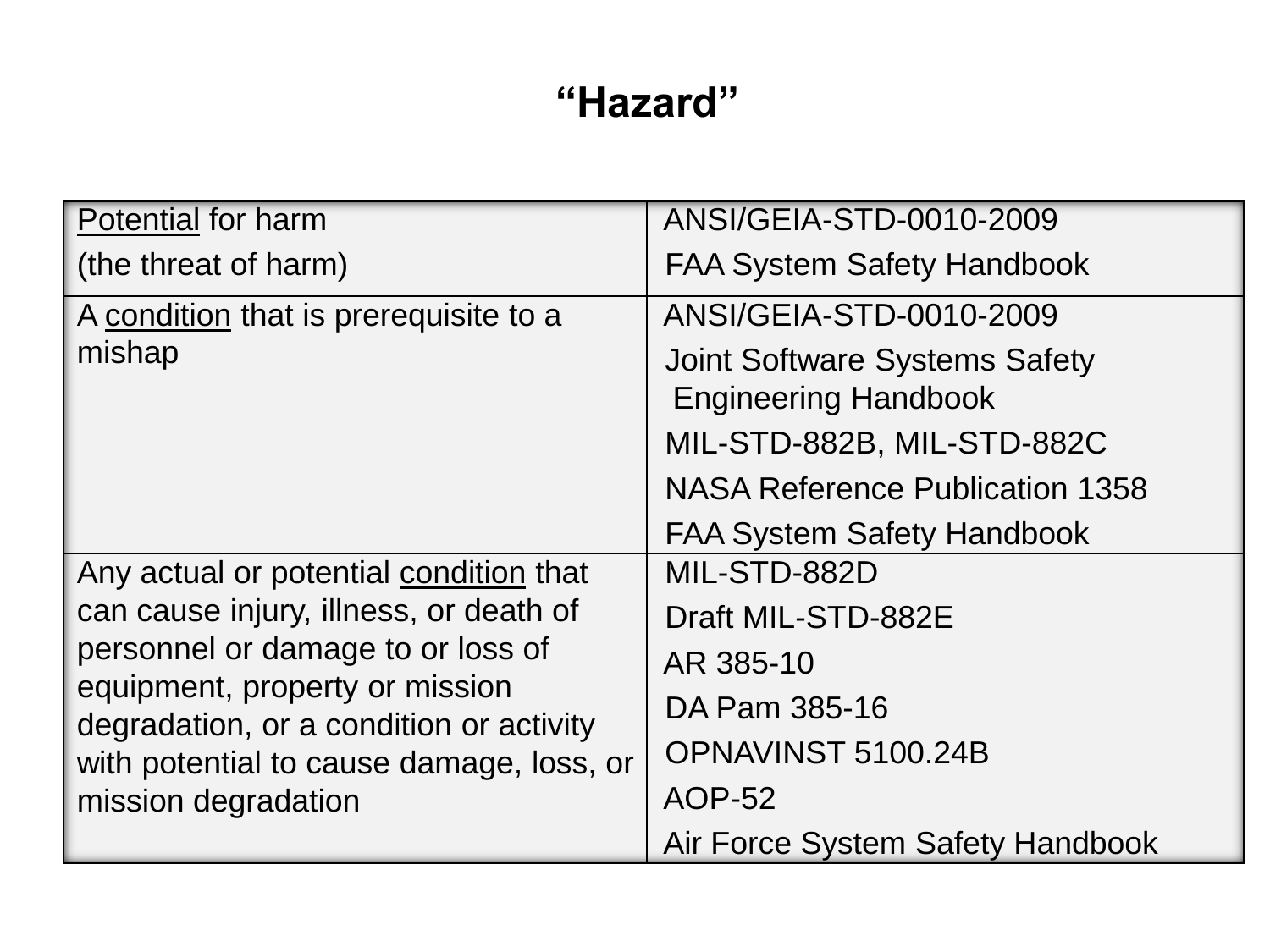### **"Risk"**

| Expected (or potential) Loss        | ANSI/GEIA-STD-0010-2009                                      |
|-------------------------------------|--------------------------------------------------------------|
|                                     | AR 385-10                                                    |
|                                     | <b>FAA System Safety Handbook</b>                            |
| An expression of the impact and     | ANSI/GEIA-STD-0010-2009                                      |
| possibility of a mishap in terms of | AR 385-10                                                    |
| potential mishap severity and       | <b>FAA System Safety Handbook</b>                            |
| probability of occurrence           | <b>NASA Reference Publication 1358</b>                       |
|                                     | Draft MIL-STD-882E                                           |
|                                     | <b>IEEE Std 1228-1994</b>                                    |
|                                     | OPNAVINST 5100.24B                                           |
|                                     | MIL-STD-882D                                                 |
|                                     | <b>AOP 52</b>                                                |
|                                     | Joint Software Systems Safety Engineering<br><b>Handbook</b> |
|                                     | <b>Unmanned Systems Safety Guide</b>                         |
|                                     | MIL-STD-882B, MIL-STD-882C                                   |
|                                     | Air Force System Safety Handbook                             |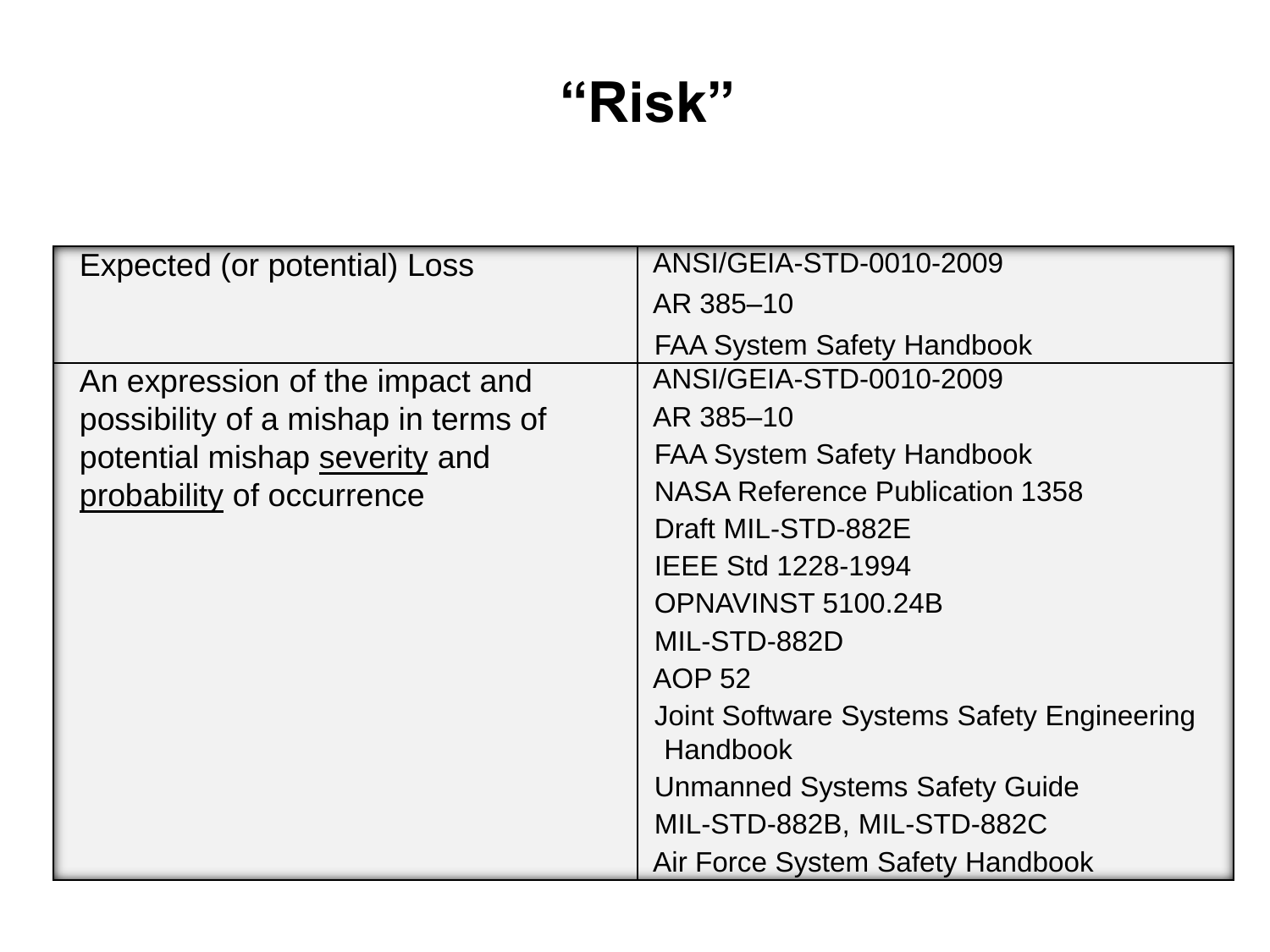## Mishap Risk & Mishap Loss

### Mishap Risk over Time results in Mishap Loss

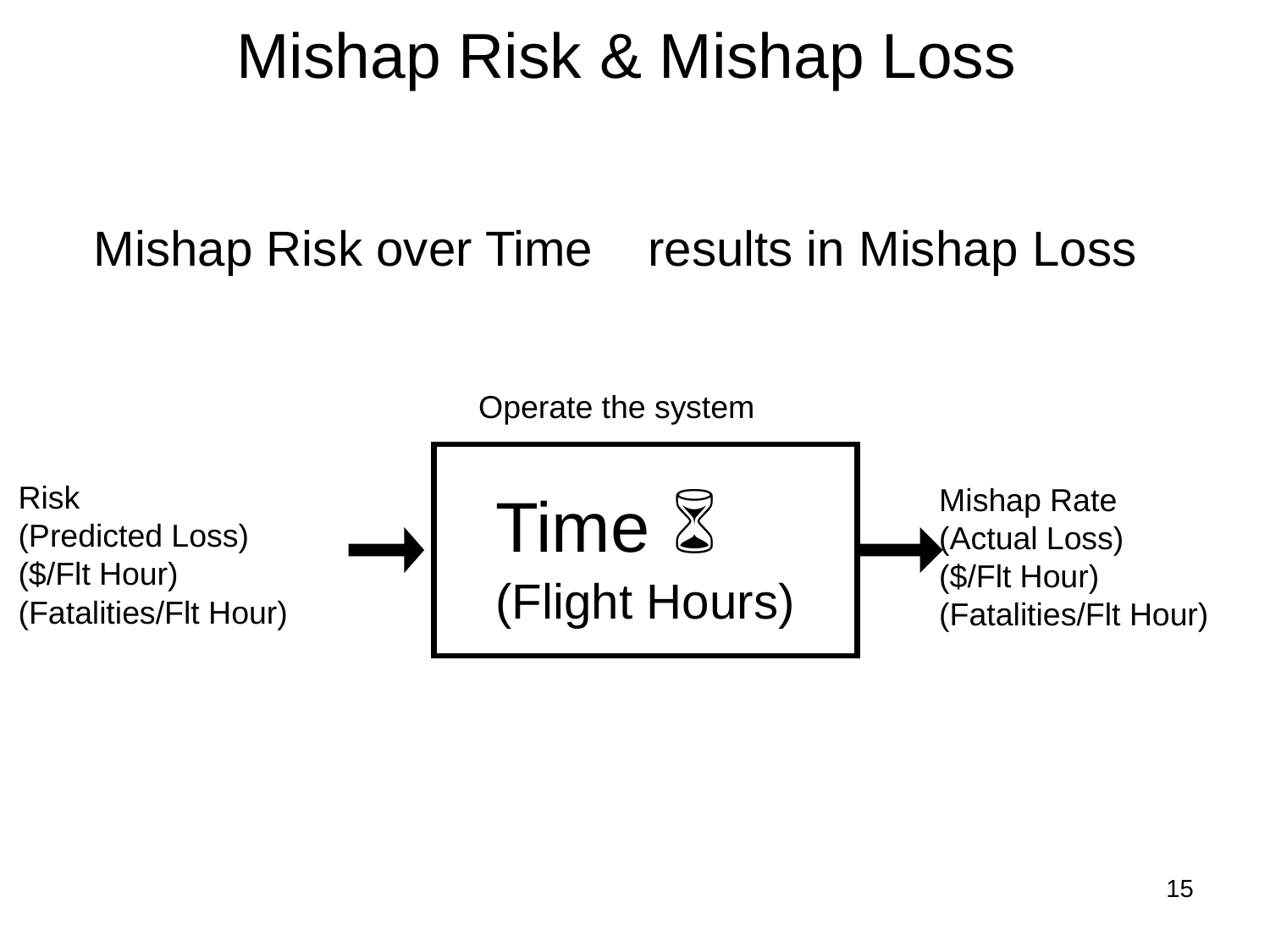## **"Causal Factor"**

#### **Causal Factor (Webster's)**

- **Causal - "Expressing a cause or reason"**
- **Factor - "Any of the circumstances, conditions, etc. that bring about a result"**

#### **Examples:**

- **Materiel - equipment failure and damage that result from design flaws, component failures, etc.**
- **Environmental – weather conditions, temperature, vibration, shock, or illumination that adversely affect the performance of the individual or equipment.**
- **Human errors - inherent to human design, function and behavior. (slips, mistakes, omission, commission)**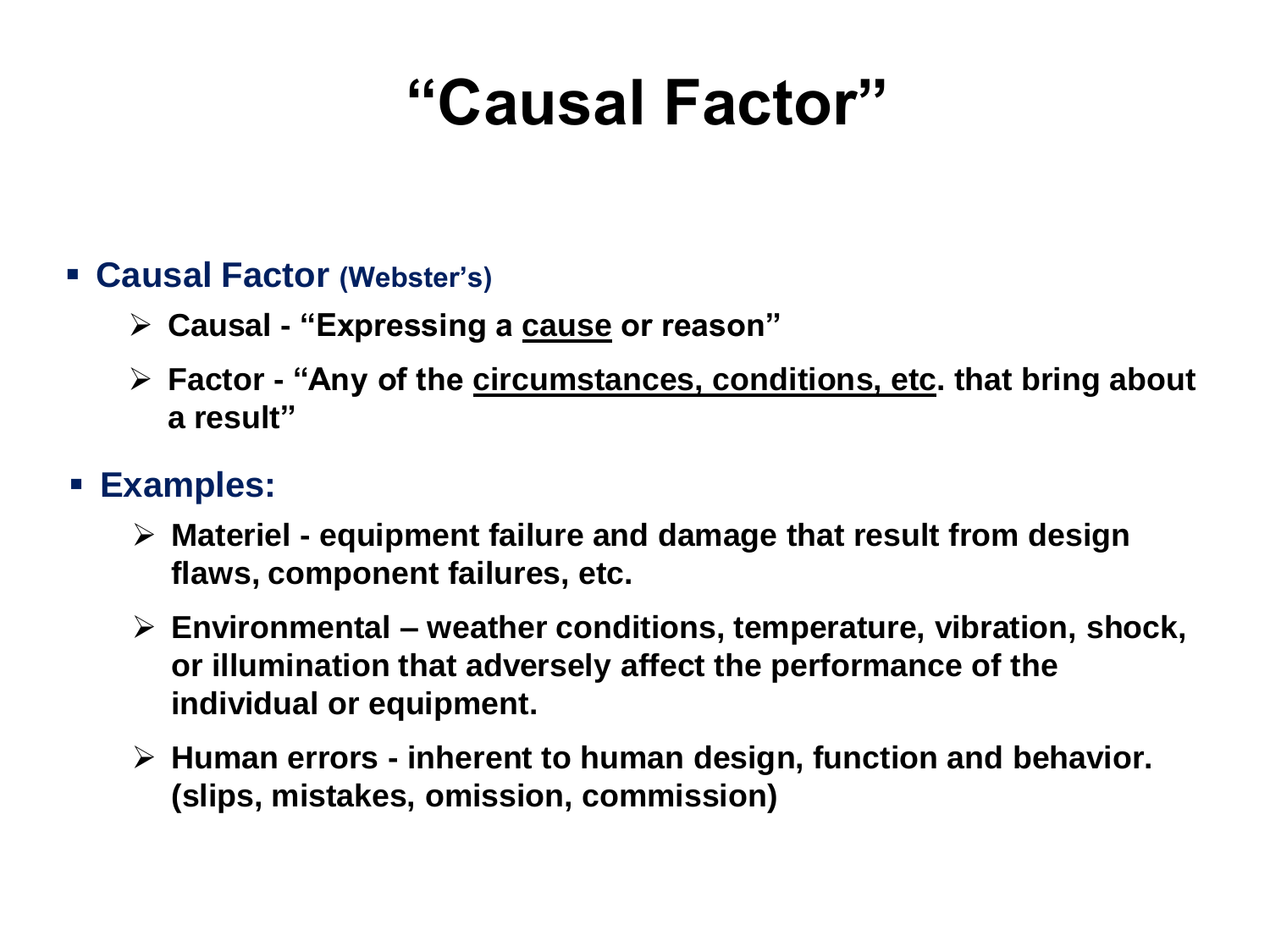# **Factor**

**Factor.** A hackneyed word; the expressions of which it forms part can usually be replaced by something more direct and idiomatic.

> William Strunk, Jr. (1869–1946) The Elements of Style, 1918.

| His superior training was the $ He$ won the match by being<br>great factor in his winning<br>the match. | better trained.                                |
|---------------------------------------------------------------------------------------------------------|------------------------------------------------|
| Heavy artillery is becoming                                                                             | Heavy artillery is playing a                   |
| an increasingly important<br>factor in deciding battles.                                                | larger and larger part in<br>deciding battles. |

| Causal factor<br>Cause; Hazard |
|--------------------------------|
|--------------------------------|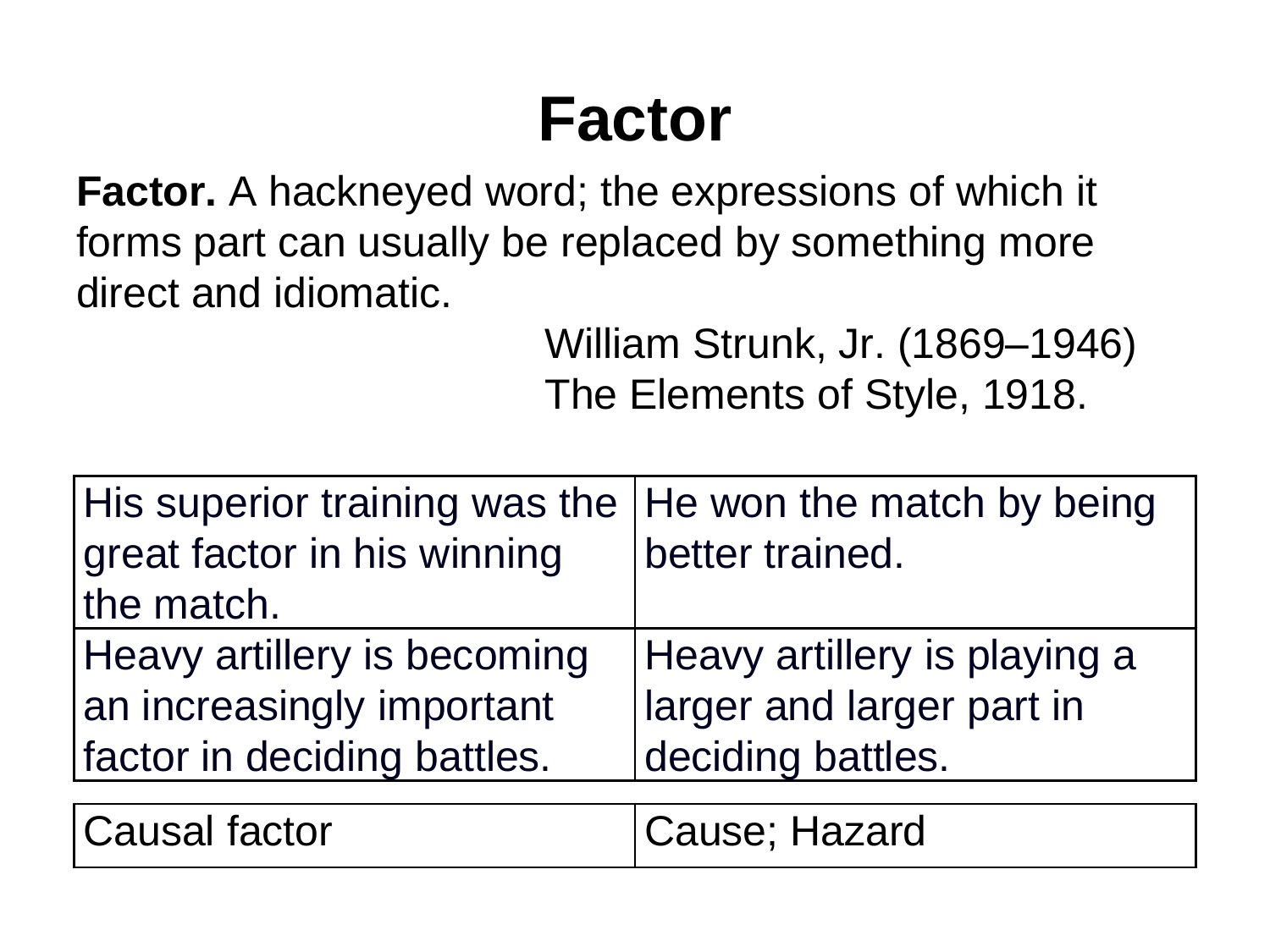### **Causal Factors**

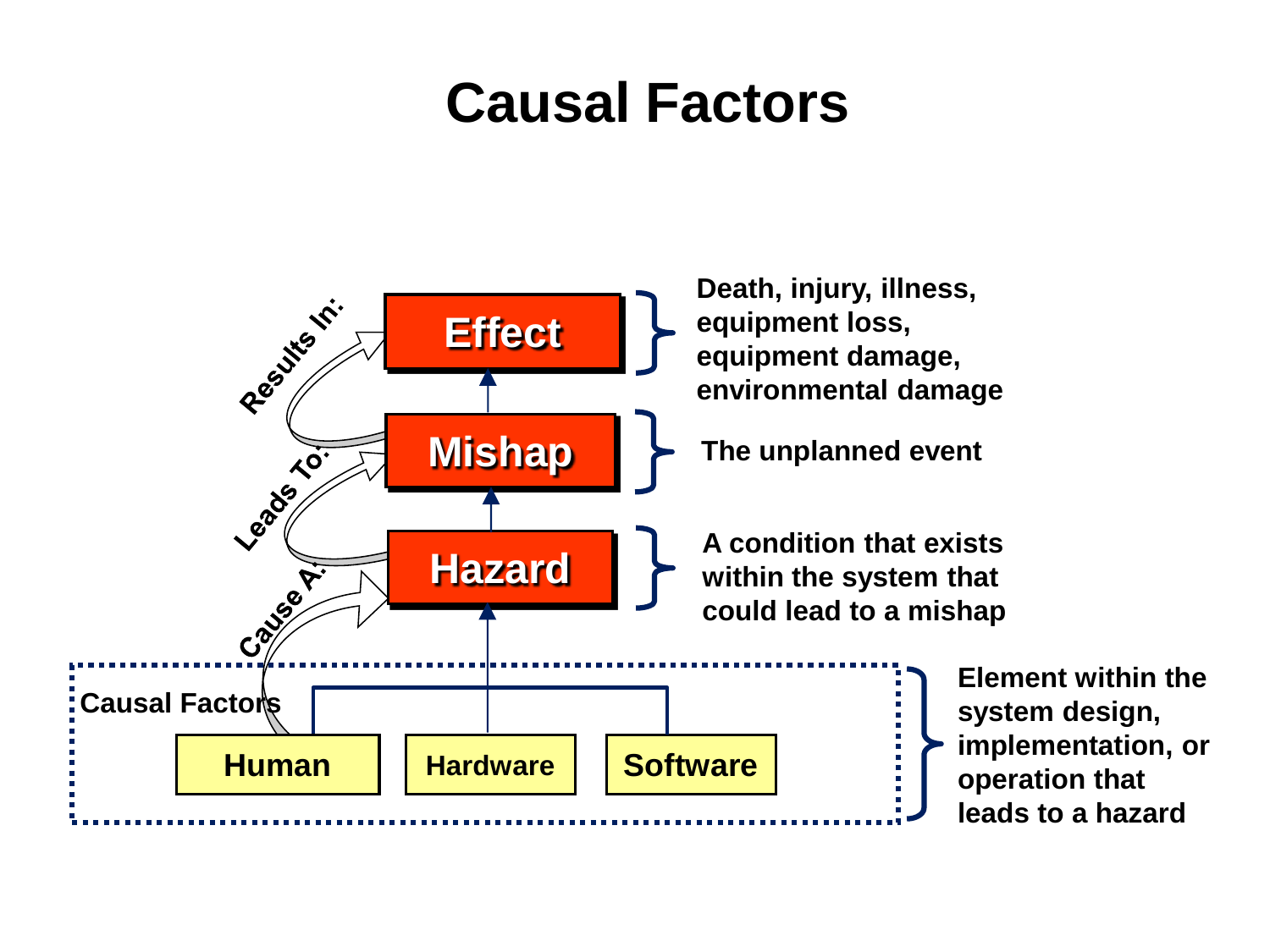## Hazard/Risk Model

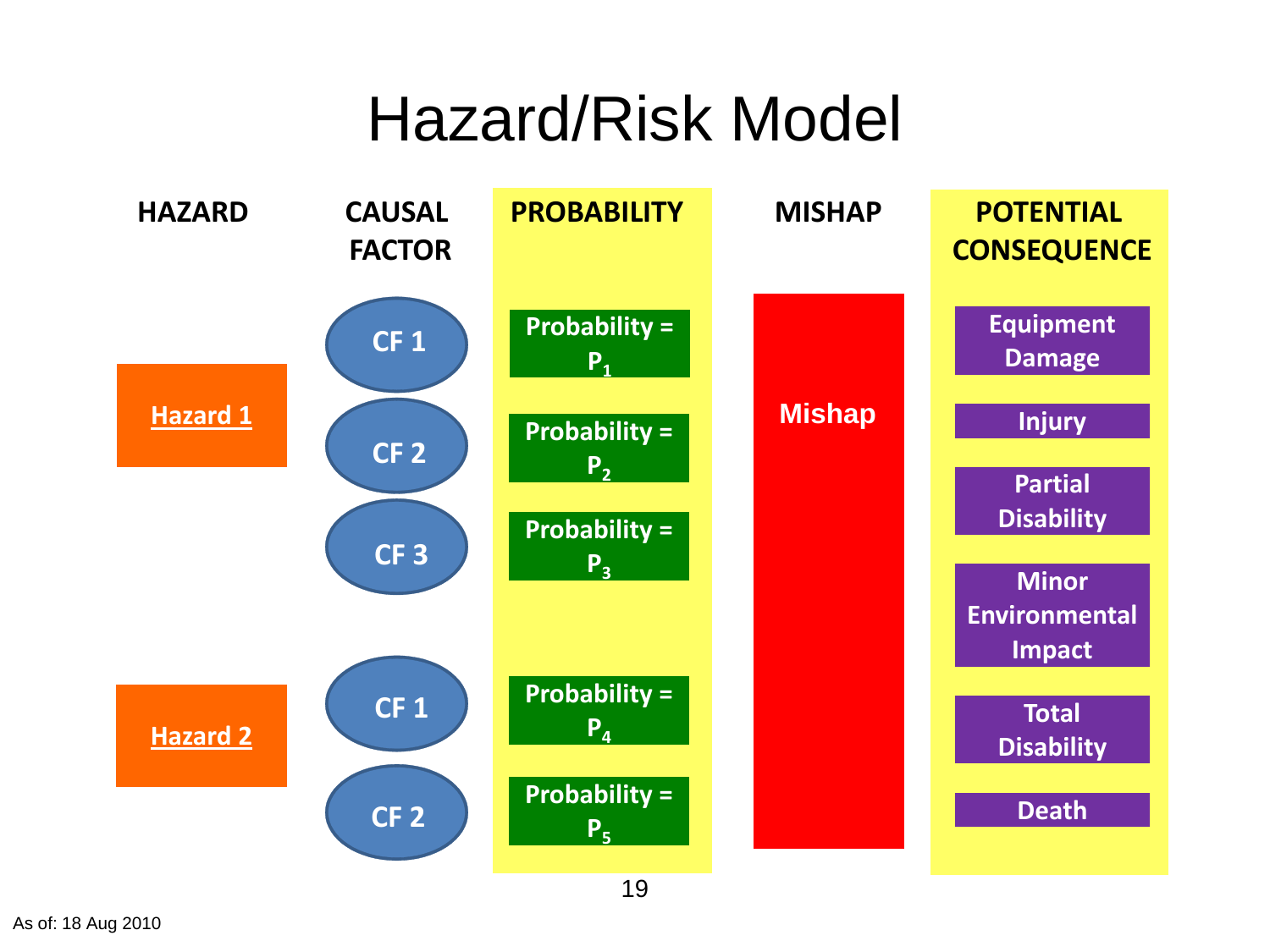# Risk Example – MRAP Family of Vehicles

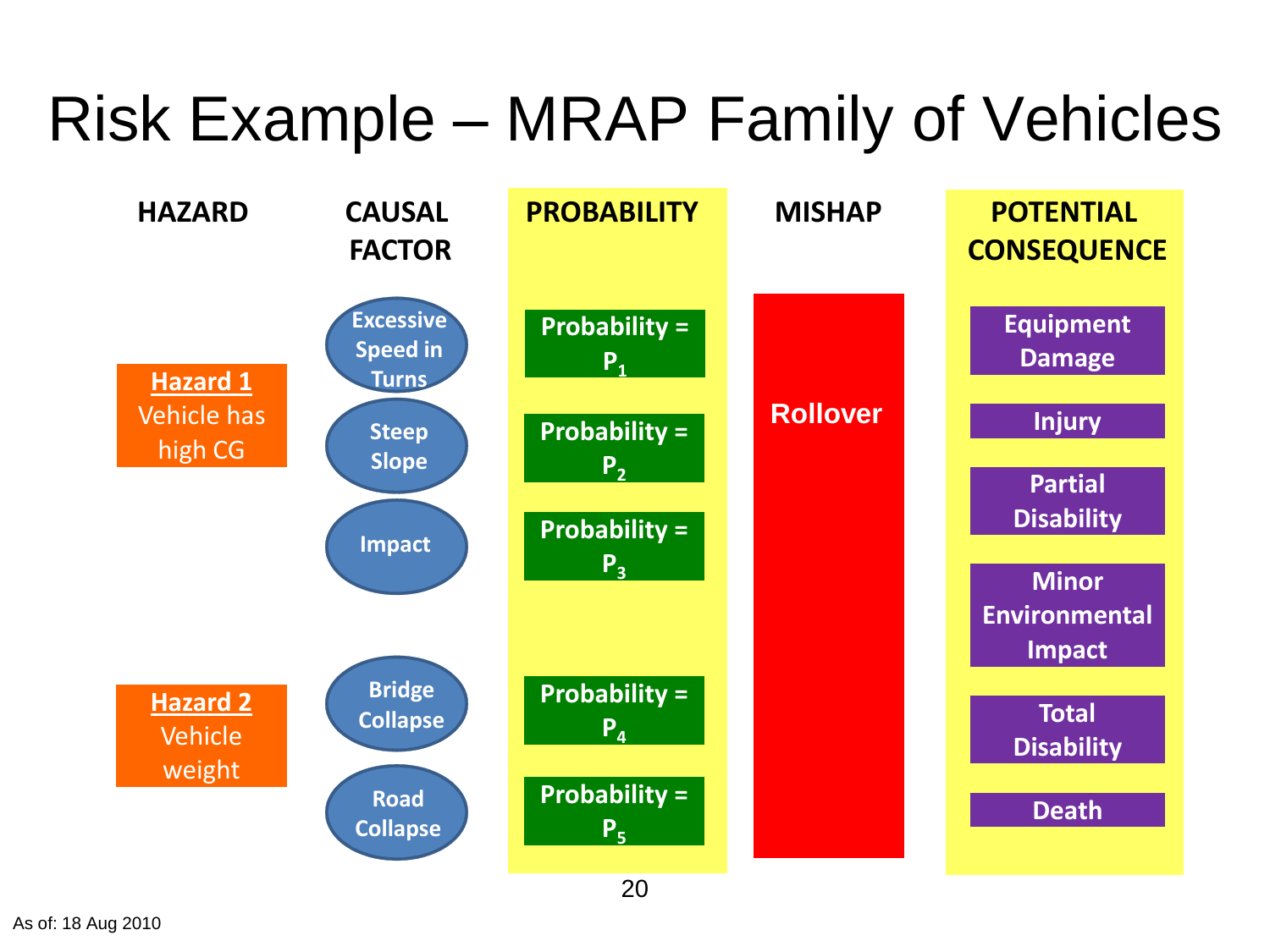### Alternatives

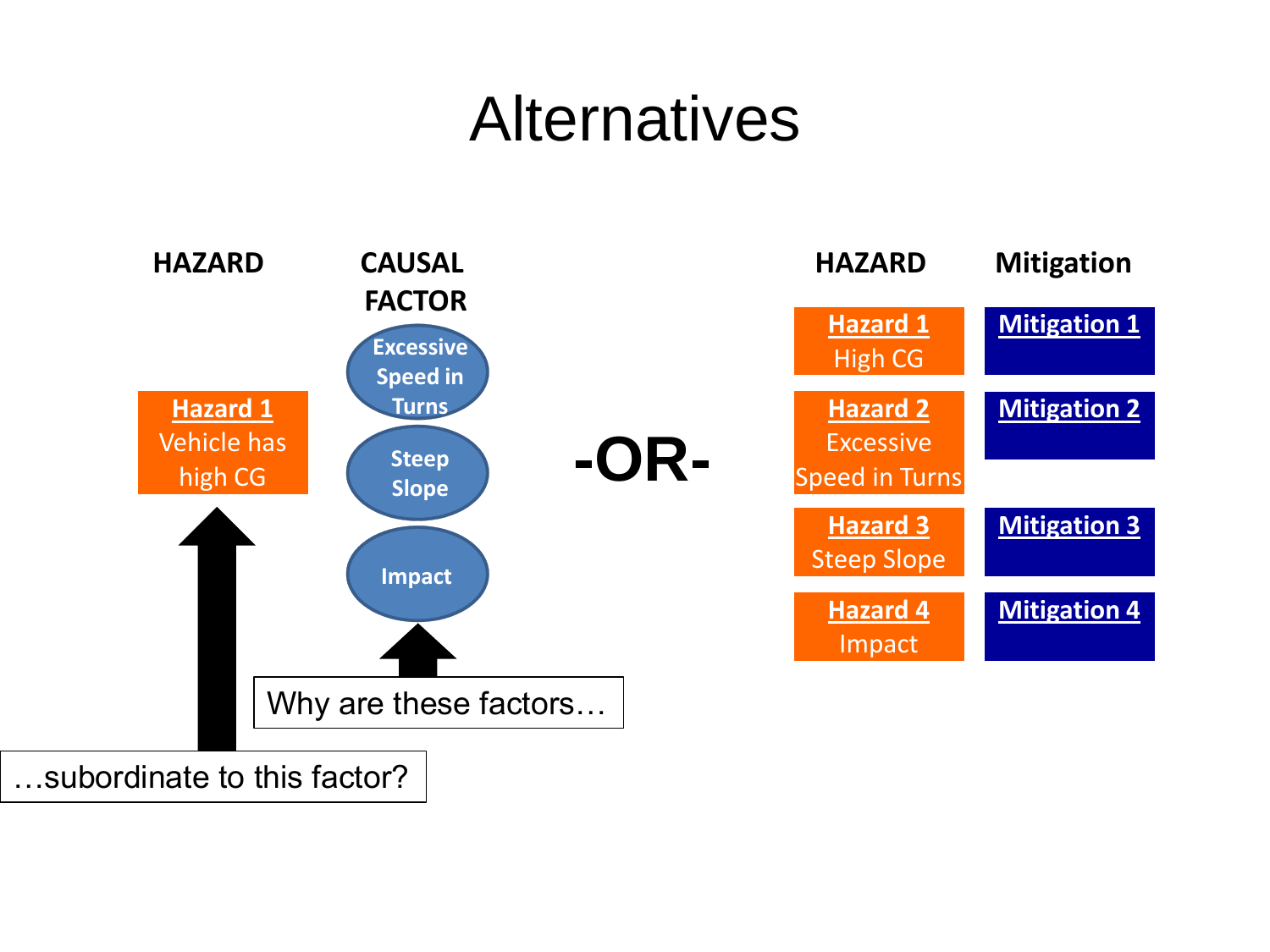### **Major Aircraft Accident Tree**

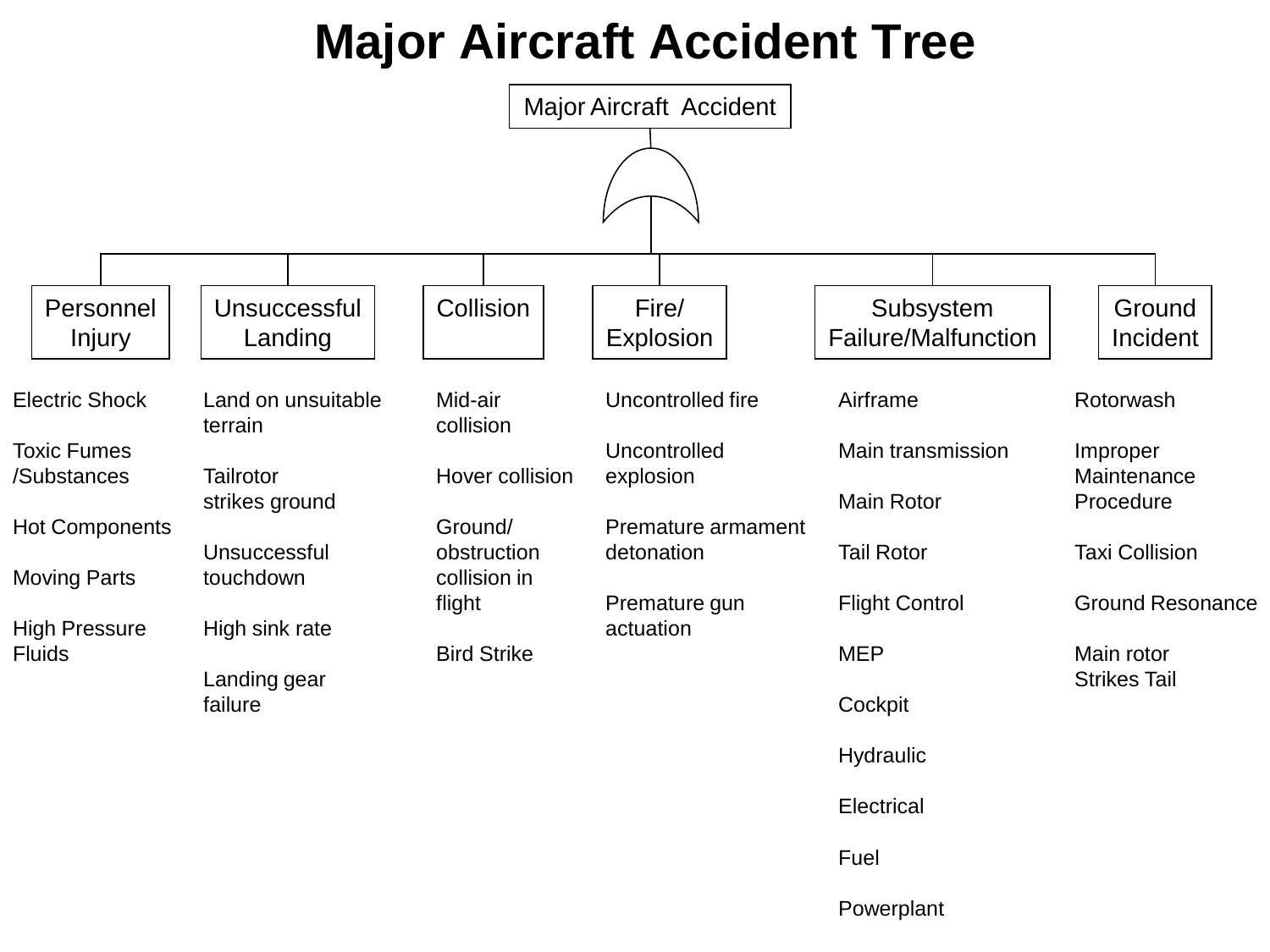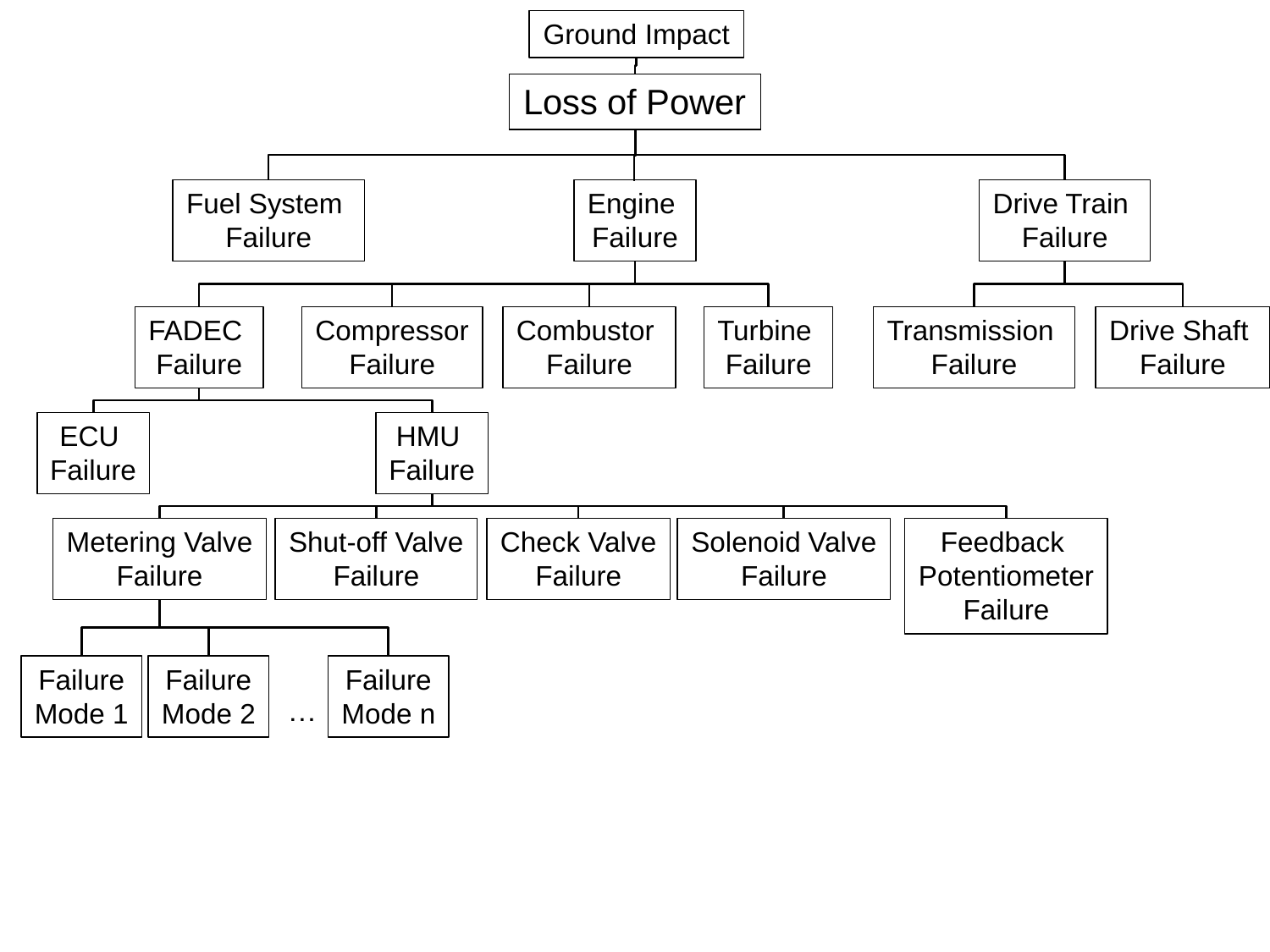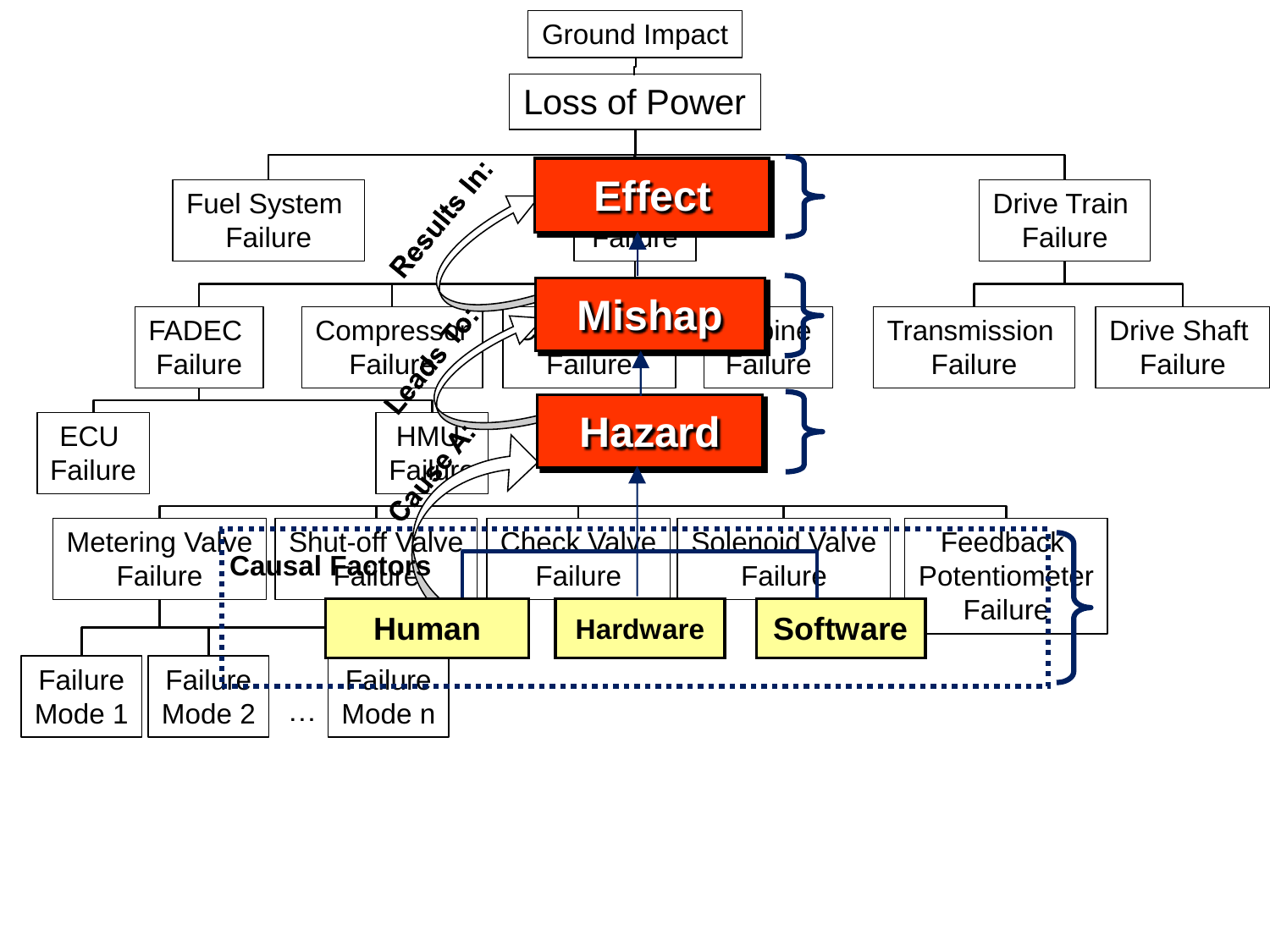### **Hazard Breakdown**

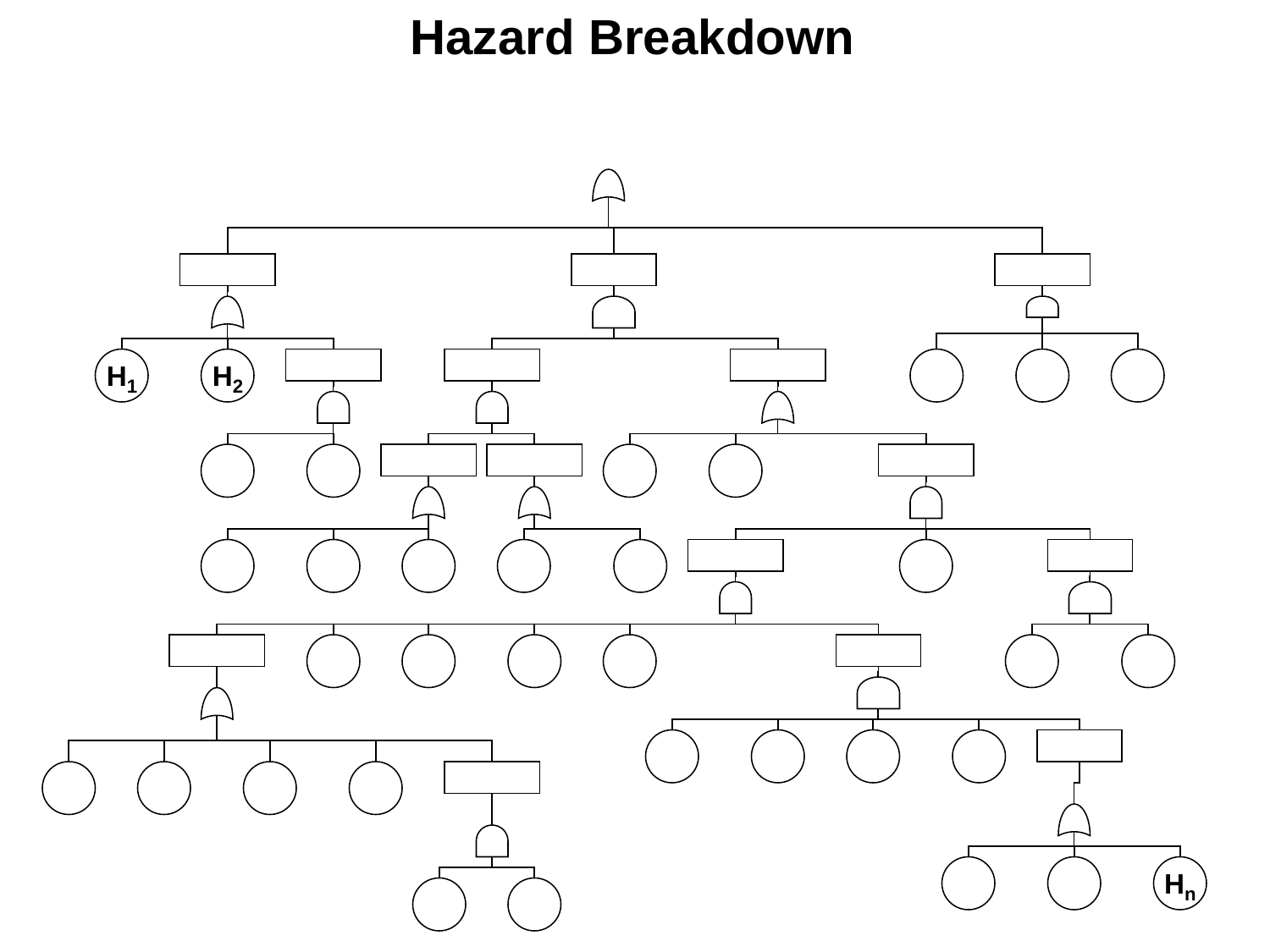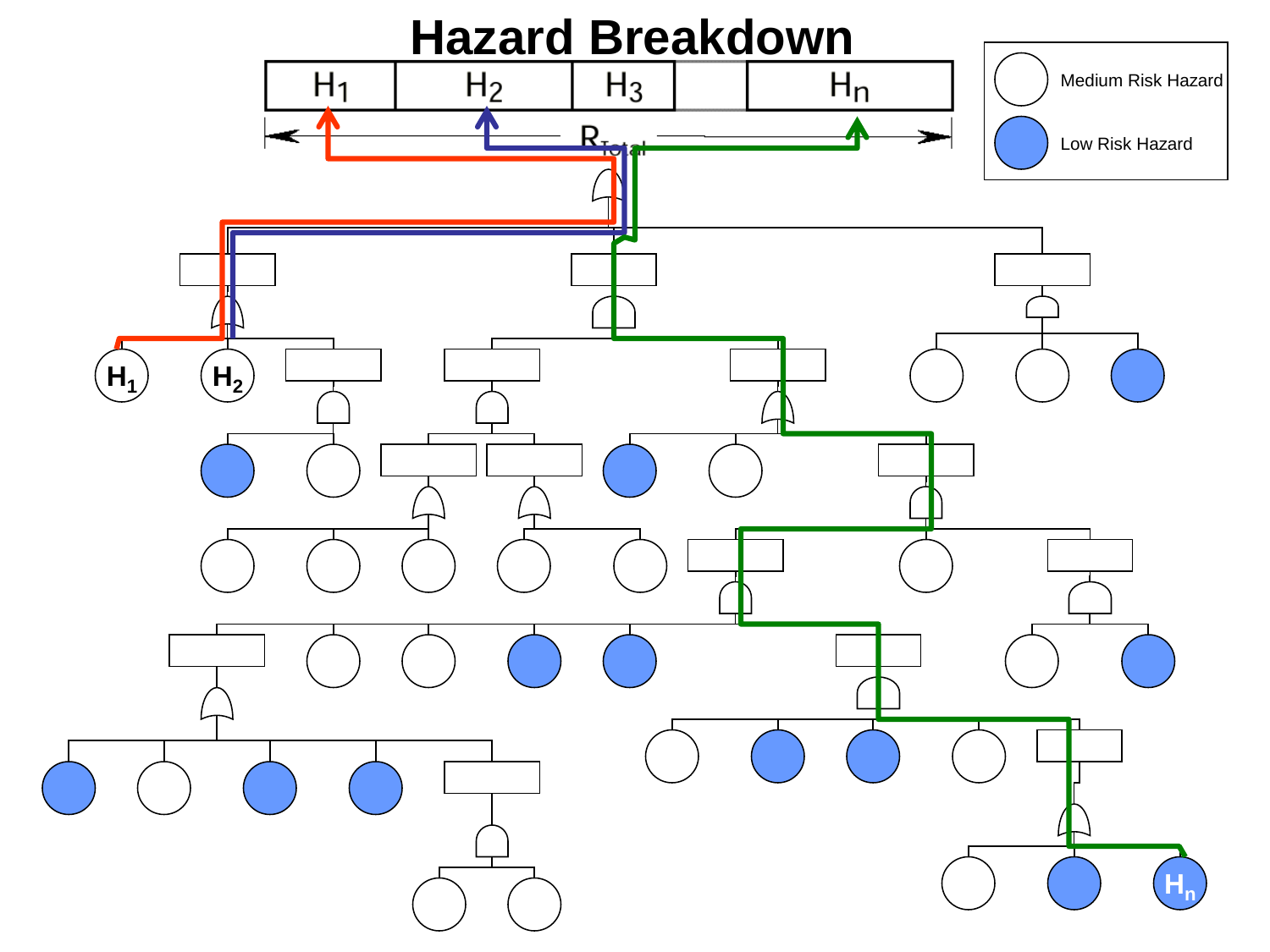## Rule of Thumb



Breakdown hazards to the level where you will apply mitigation.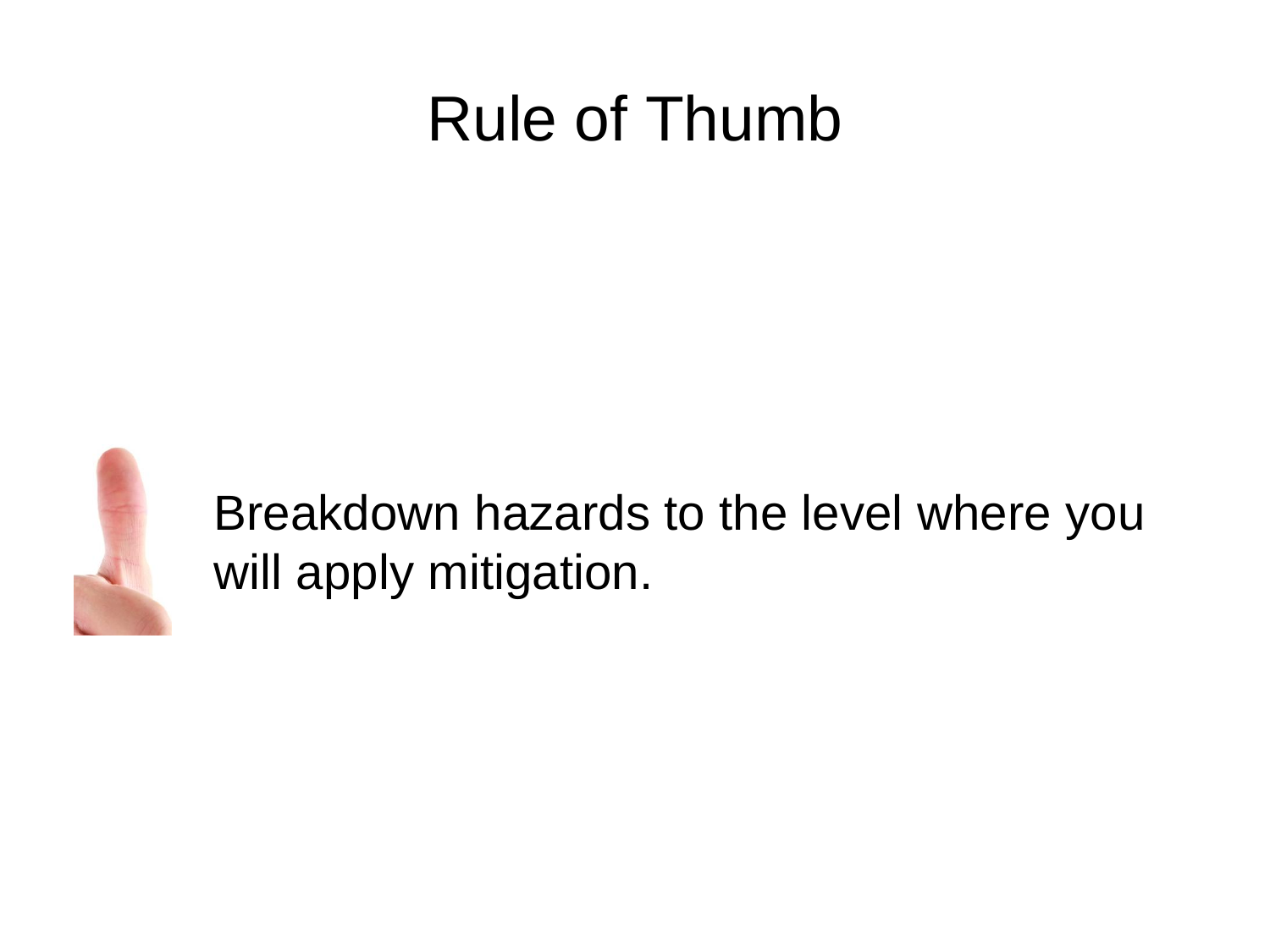### **Criticality**

# **Criticality = Risk? Criticality = Severity?**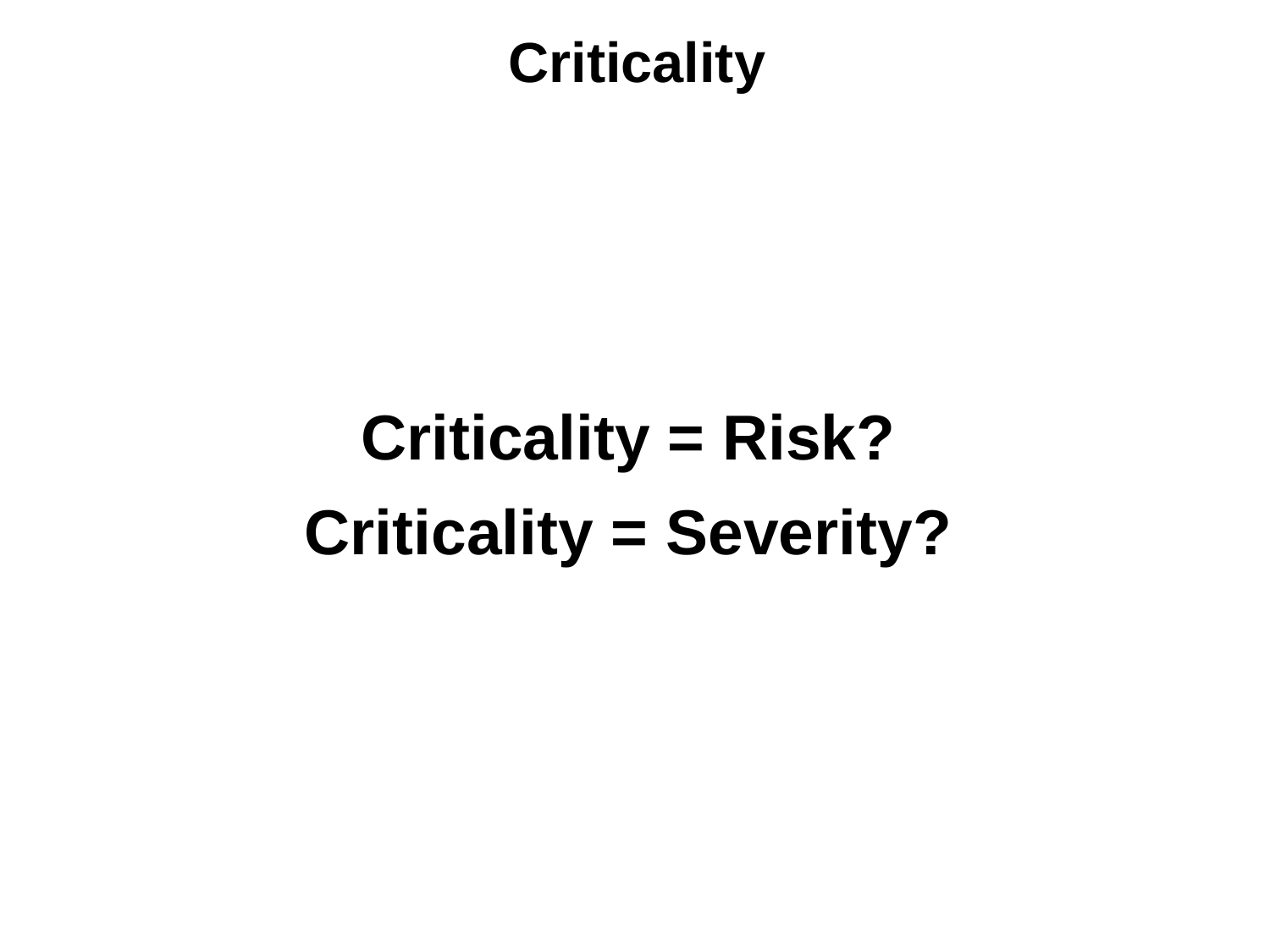### **Criticality**

**Criticality:** A measure of the impact of a failure mode on the mission objective. Criticality combines the potential frequency of the occurrence and the level of severity of the failure mode.

**Criticality** The priority rank of a failure mode, based on some assessment criteria such as operational and HSE (Health, Safety, Environment) consequences, and the likelihood of failure occurrence.

**Criticality.** A relative measure of the consequences of a failure mode and its frequency of occurrences. MIL-STD-1629A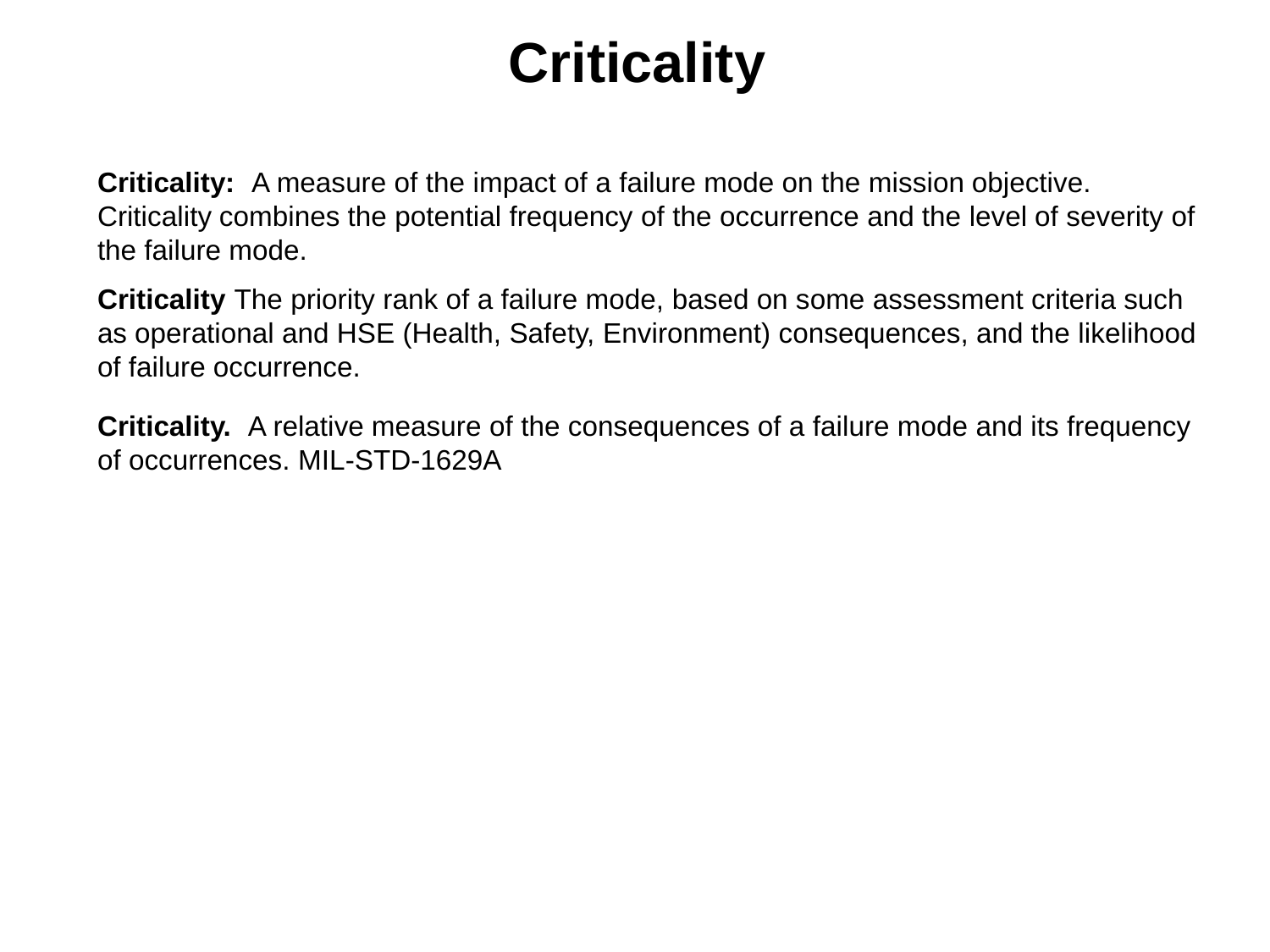## Acceptable Risk

Risk that the appropriate acceptance authority (as defined in DoDI 5000.02) is willing to accept without additional mitigation. -- Draft MIL-STD-882E, System Safety, 14 Jul 2011

That part of identified risk which is allowed by the managing activity to persist without further engineering or management action. -- Air Force System Safety Handbook, July 2000

The residual (final) risk remaining after application of controls, i.e. Hazard Controls / Risk Controls, have been applied to the associated Contributory Hazards; that have been identified and communicated to management for acceptance. -- FAA System Safety Handbook, 30 December 2000

That level of residual safety risk that the managing authority is willing to assume on behalf of the agency, users, and public. -- ANSI/GEIA-STD-0010- 2009, Standard Best Practices for System Safety Program Development and Execution, 12 Feb 09

Part of identified risk that is allowed to persist without further engineering or management action to mitigate or control. -- Joint Software Systems Safety Engineering Handbook, Version 1.0, August 27, 2010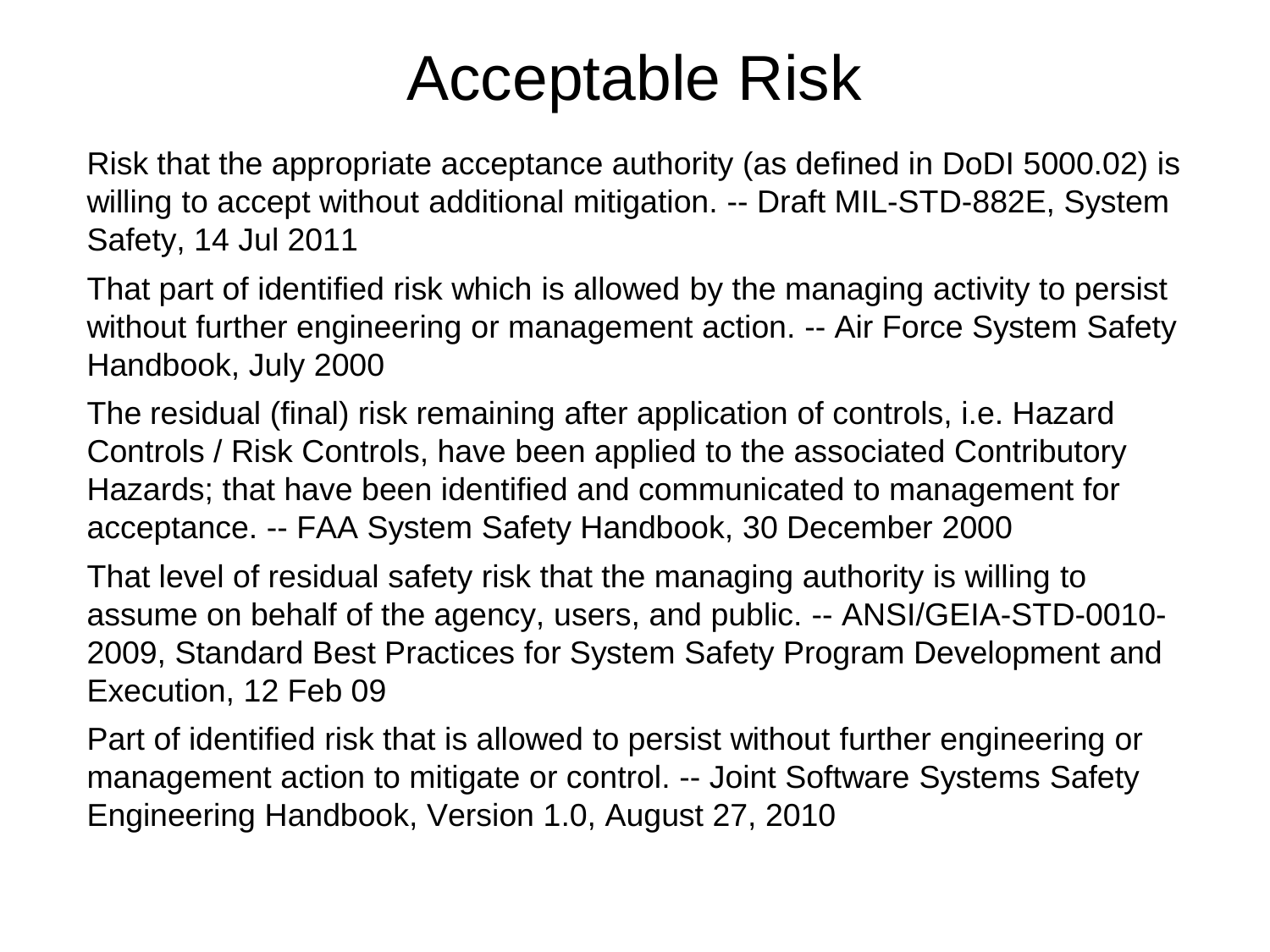## Acceptable Risk

A level of risk, referred to a specific item, system or activity, that, when evaluated with consideration of its associated uncertainty, satisfies preestablished risk criteria. -- NASA General Safety Program Requirements, NPR 8715.3C, March 12, 2008 (w/Change 4, July 20, 2009)

Acceptable risk is the part of identified risk that is allowed to persist without further engineering or management action. Making this decision is a difficult yet necessary responsibility of the managing activity. This decision is made with full knowledge that it is the user who is exposed to this risk. [FAA System Safety Handbook, Dec 2000] -- Unmanned Systems Safety Guide for DOD Acquisition, 27 June 2007

**Unacceptable risk**. That risk which cannot be tolerated by the managing activity. It is a subset of identified risk. Unacceptable risk is either eliminated or controlled. -- Air Force System Safety Handbook, July 2000

**Unacceptable** risk is that risk which cannot be tolerated by the managing activity. It is a subset of identified risk that must be eliminated or controlled. [FAA System Safety Handbook, Dec 2000] -- Unmanned Systems Safety Guide for DOD Acquisition, 27 June 2007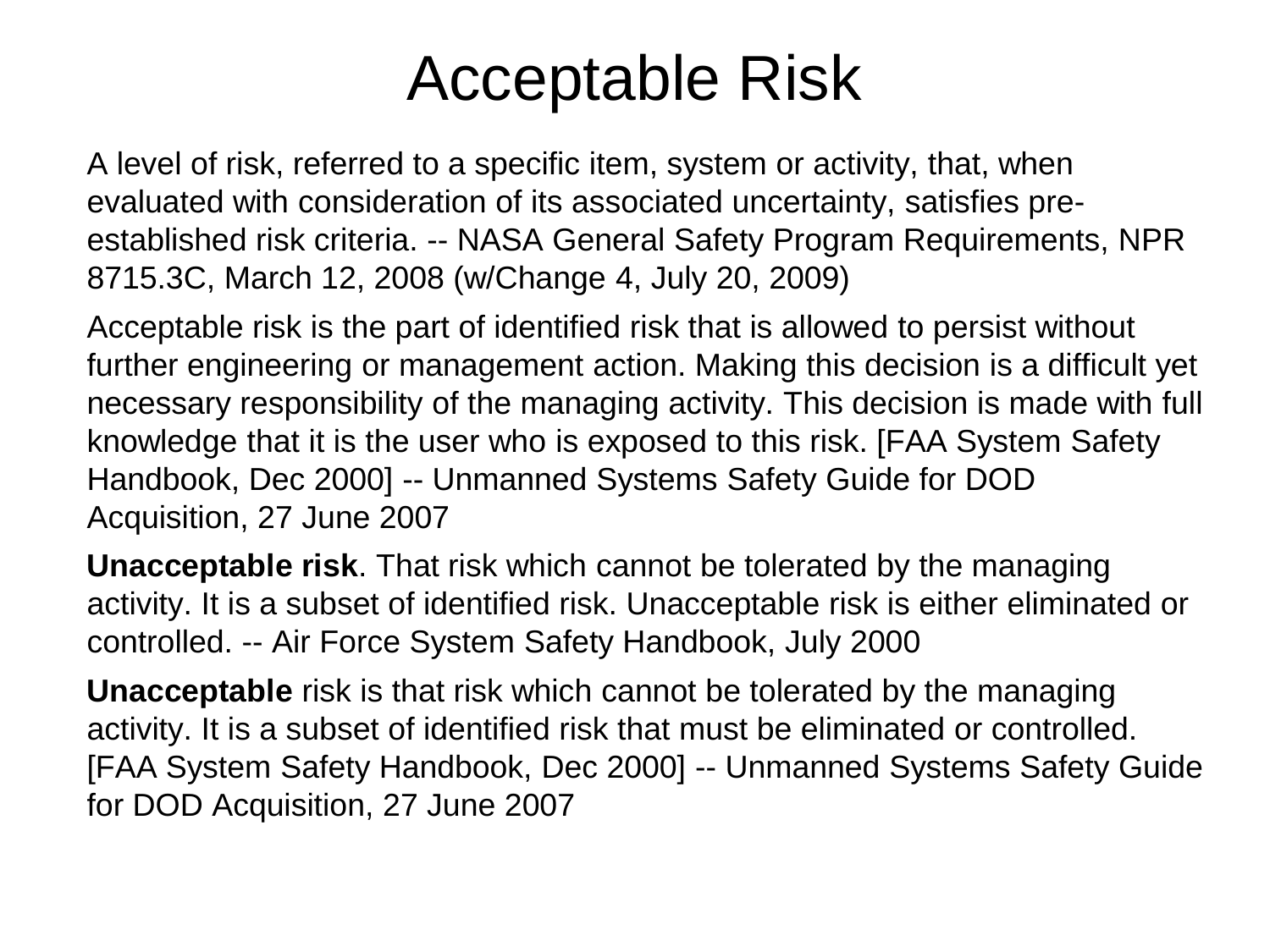## Acceptable Risk

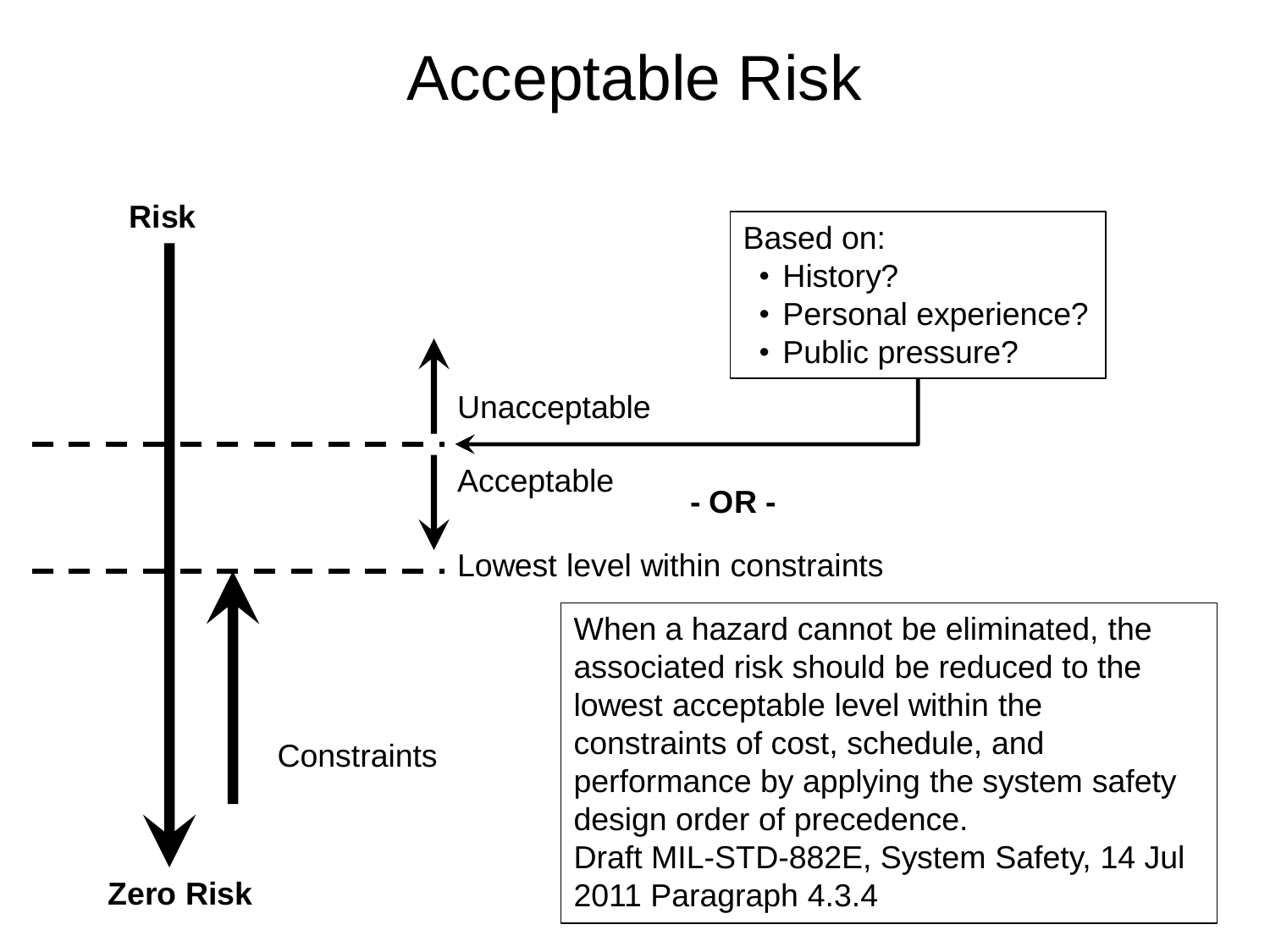

Cost

**Safety**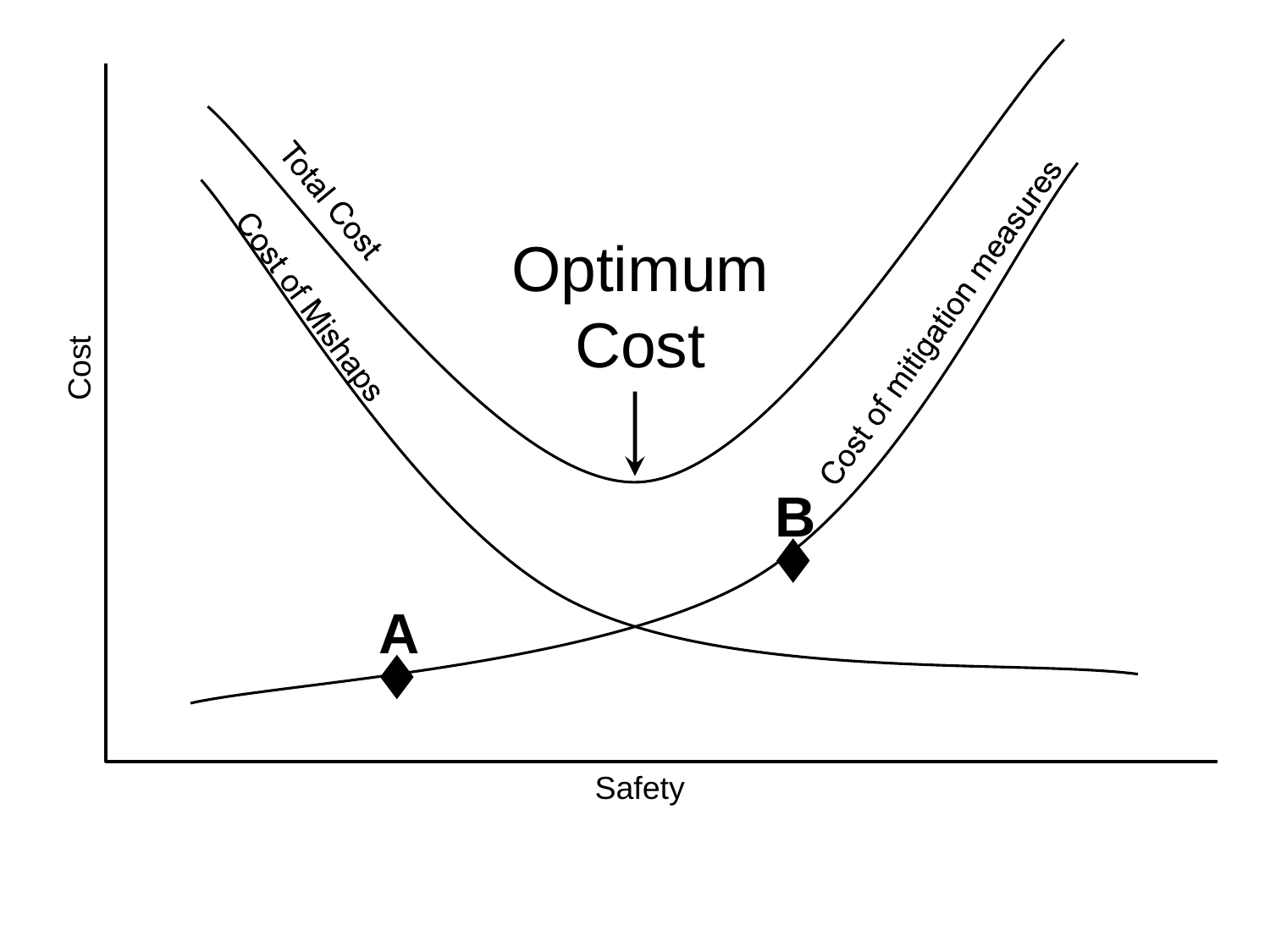# Hazard vs Failure Condition

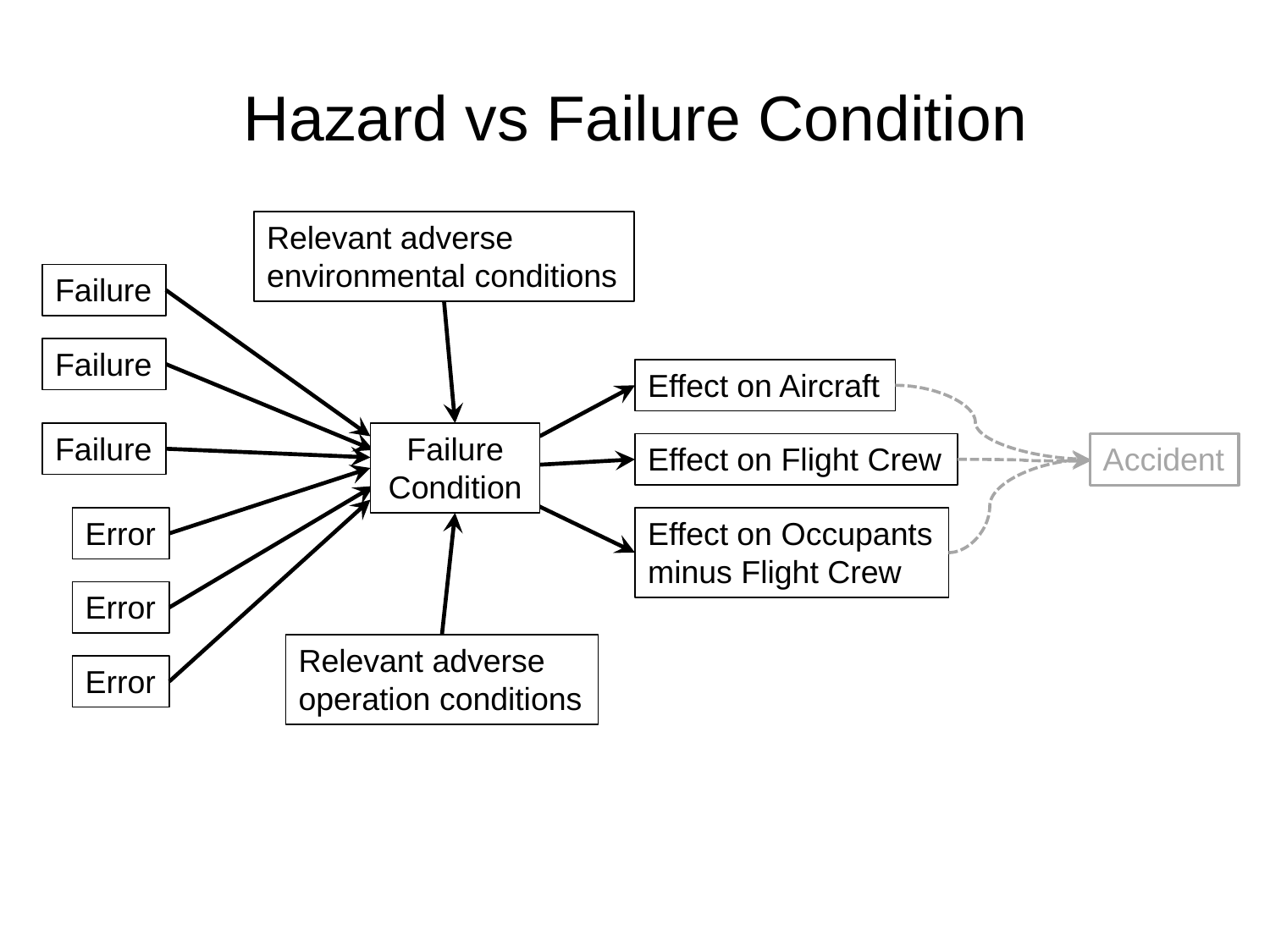| <b>Classification</b><br>of Failure<br><b>Conditions</b><br>Catastrophic | Effect on<br>Aircraft<br>Normally with                                             | <b>Effect on Flight</b><br>Crew<br><b>Fatalities or</b>                                          | Effect on<br>Occupants<br><b>Excluding Flight</b><br>Crew<br><b>Multiple</b>       | Allowable<br>Qualitative<br>Probability<br><b>Extremely</b> | Allowable<br>Quantitative<br><b>Probability</b><br>$<$ 1 $E$ -9 |
|--------------------------------------------------------------------------|------------------------------------------------------------------------------------|--------------------------------------------------------------------------------------------------|------------------------------------------------------------------------------------|-------------------------------------------------------------|-----------------------------------------------------------------|
|                                                                          | hull loss                                                                          | incapacitation                                                                                   | Fatalities.                                                                        | Improbable                                                  |                                                                 |
| <b>Hazardous</b>                                                         | Large<br>reduction in<br>functional<br>capabilities or<br>safety margins           | <b>Physical distress</b><br>or excessive<br>crew workload<br>impairs ability to<br>perform tasks | Serious or fatal<br>injury to a small<br>number of<br>passengers or<br>cabin crew. | <b>Extremely</b><br>Remote                                  | $<$ 1E-7                                                        |
| Major                                                                    | Significant<br>reduction in<br>functional<br>capabilities or<br>safety<br>margins. | Physical<br>discomfort or<br>significant<br>increase in<br>workload                              | <b>Physical distress</b><br>possibly including<br>injuries                         | Remote                                                      | $<$ 1E-5                                                        |
| Minor                                                                    | Slight<br>reduction in<br>functional<br>capabilities or<br>safety margins          | Slight increase in<br>workload.                                                                  | Physical<br>discomfort                                                             | Probable                                                    | $<$ 1E-3                                                        |
| No Safety<br><b>Effect</b>                                               | No effect on<br>operational<br>capabilities or<br>safety                           | No effect                                                                                        | Inconvenience                                                                      | <b>No</b><br>probability<br>requirement                     | No probability<br>requirement                                   |